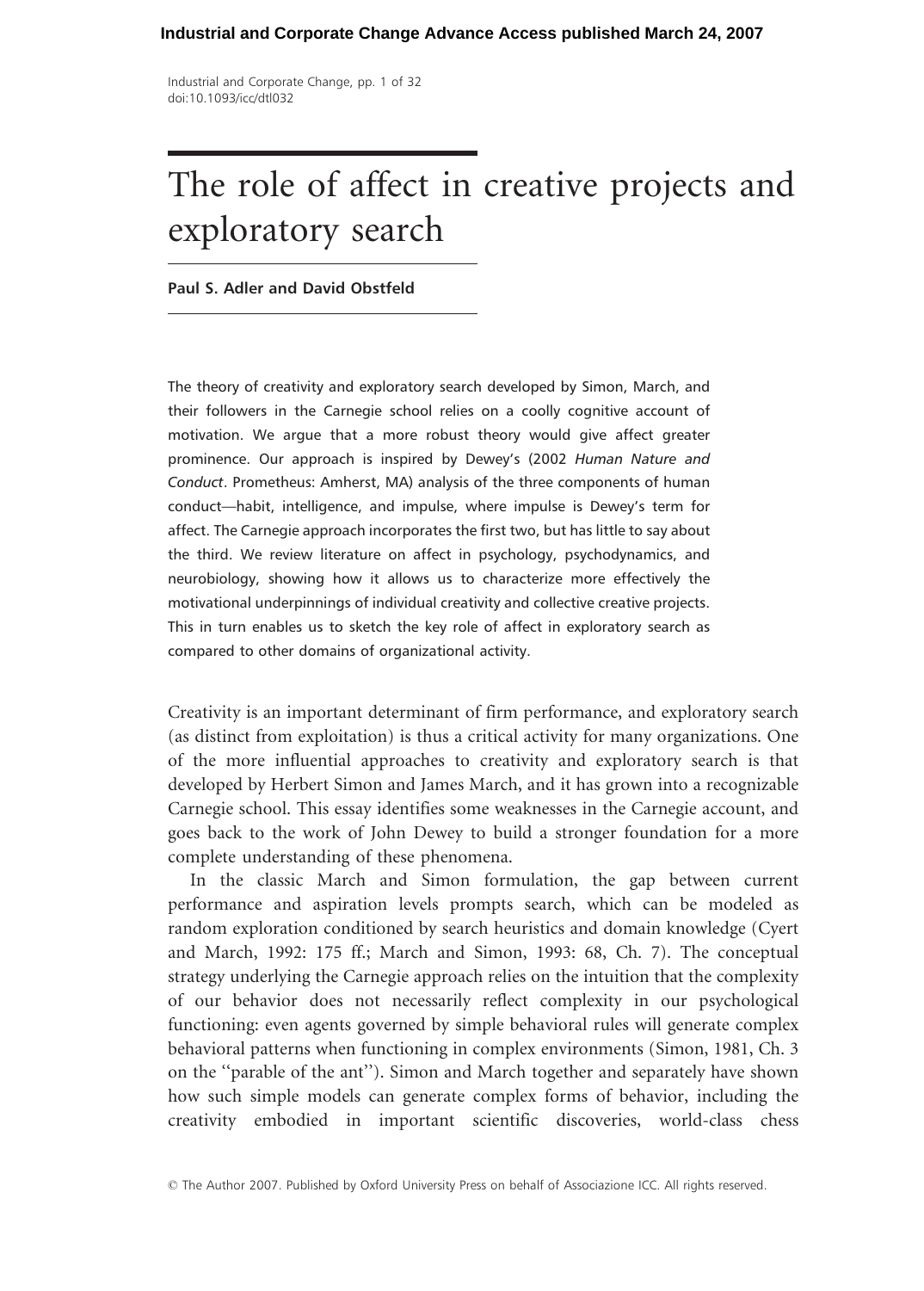performance, and organizational exploration strategies. Their successors in the Carnegie school have shown that great insights are afforded by parsimonious models that incorporate deliberate albeit bounded choice, habitual routines, and serendipity (e.g., Gavetti and Levinthal, 2000; Gavetti, 2005; Levinthal and Rerup, 2006).

We argue that notwithstanding these accomplishments, the Carnegie conceptualization of creative search is too thin. The Carnegie account recognizes the motivational potency of aspiration gaps (e.g., Lewin et al., 1944), and postulates a positive correlation between aspiration gap and search effort; but it does not explicate the process by which awareness of this gap affects search effort, and as a result, it leaves unexplained some of the key features of creative search (as described in the next section). We argue that an important missing part of the story is affect including emotion and mood—in its individual and collective forms. The Carnegie account, we argue, is limited by its commitment to explanations that rely primarily on ''cool'' cognition. We need an account that acknowledges the role of ''warmer and more social'' (Schwartz, 1998) forms of cognition.

This article proposes to remedy the excessive parsimony of the Carnegie approach by returning to the social-psychological framework advanced by John Dewey [2002 (originally published in 1922)]. Alternative approaches might turn to work on entrepreneurship in the Austrian tradition (Kirzner, 1973, 1999) and to related work based on subjective value and imagination as developed for example by Shackle (see discussion by Augier and Kreiner, 2000; Augier, 2001; Cowen, 2003). We turn to Dewey, first, because Simon and March themselves built directly on his work, but (we will argue) overlooked a key part of Dewey's argument. And second, Dewey's theory enables us to bring together a range of contemporary research that opens exciting new opportunities for the study of creativity and exploratory search. The goal of this article is to sketch out this terrain, identifying resources we might use to explore it, rather than to propose a specific theory.

## 1. Limitations of the Carnegie account of creative search

The limitations of the Carnegie conception of search are evidenced in its distance from the subjective experience of individual creativity, collective creative projects, and organization-level exploration. We address them in turn.

First, the Carnegie approach seems underspecified in its approach to individual creative activity. Creativity depends critically on intrinsic motivation and related psychological variables (Amabile, 1996); but the Carnegie account has had little to say about these factors (as noted by Csikszentmihalyi, 1989a, b; see Simon's response, 1988). Phenomenologically sensitive accounts of creative activity—and introspective reflection on our own creative efforts as scholars—invariably reveal the large role that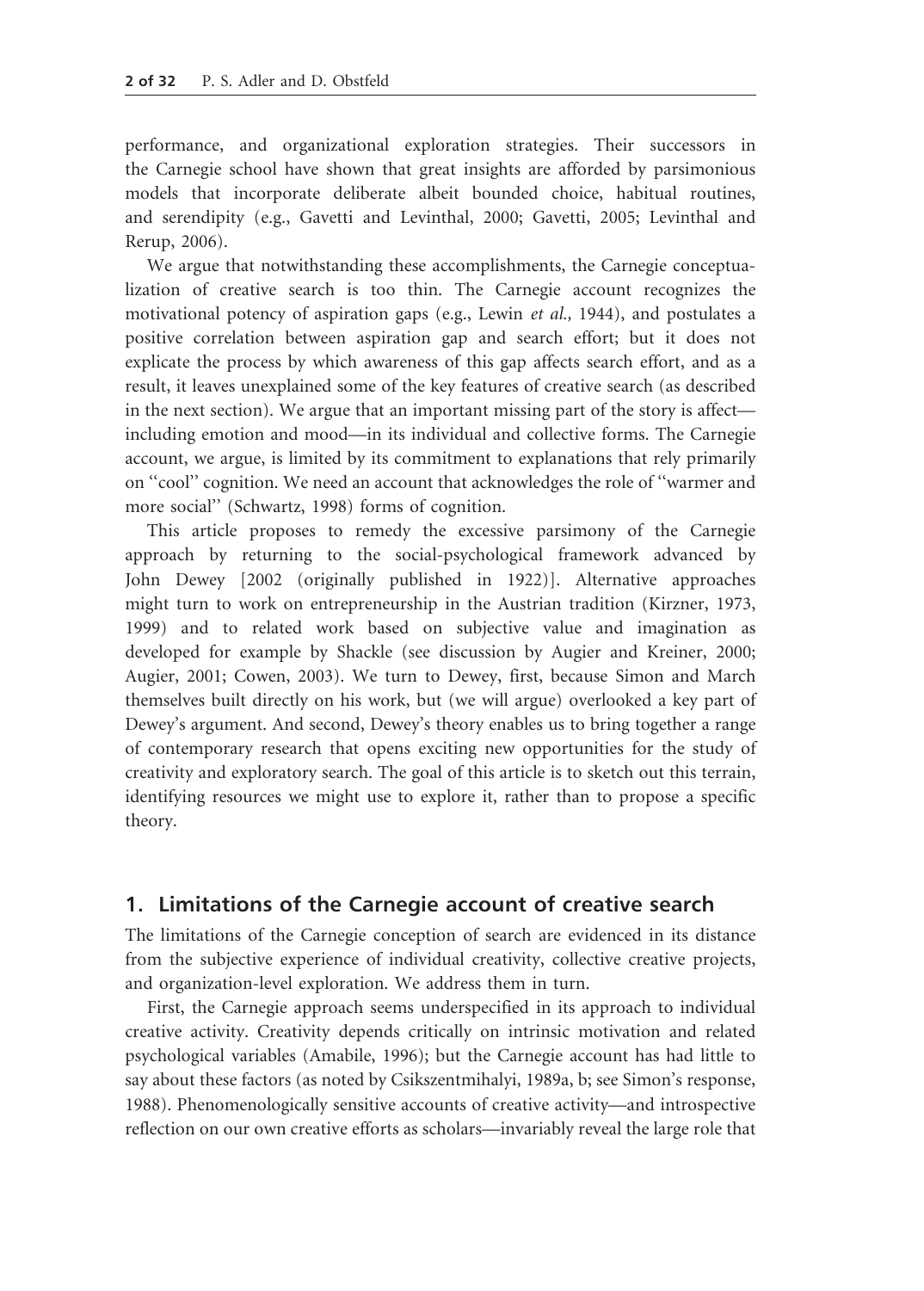is played by affect in the form of transient emotions, persistent moods, and deeply anchored emotional dynamics. This is vividly portrayed in Kidder's (1981) account of the passionate involvement of engineers designing a new Data General microcomputer: ''I don't work for the money,'' says one, bluntly (1981: 61). The Carnegie approach needs to be supplemented by an understanding of the affective processes that lead people to care about performance goals and gaps.

Second, the Carnegie approach has given too little attention to the specific form taken by collective creative activity—the project. This second gap is linked to the first because of the key role in creative projects played by affect in its more collective forms. The importance of collective affect to projects is visible in many accounts. Consider the group-level emotions that are portrayed by Kidder (1981): engineers are ''infected'' with colleagues' ''ardor'' (p. 74); team members share a ''rite of initiation'' (p. 82); and the project leader acts as a ''social director'' (p. 139) who organizes rituals and games that ''release tension'' in the team (p. 141). Consider, too, Gemmill and Wilemon's (1994) survey of 100 project team leaders, which asked respondents to list ''Major frustrations team leaders experienced in leading project teams.'' The most common frustrations include: team member apathy and lack of commitment (66% of respondents), lack of openness in confronting real issues (58%), and hidden agendas, low trust, rubber-stamping mentality (21%). Such data suggest that the Carnegie approach to search and creativity is not only insufficiently attentive to affect, but also too individualistic (Downes, 1990). We need a richer characterization of collective creative projects and of the role of collective affect in their conduct.

The Carnegie account is similarly thin in its account of the organizational process of exploration. The Carnegie approach gives us a powerful way to conceptualize the predominant form of activity in exploitation, revealing the reliance of repetitive operations on organizational routines; but this approach offers no comparably rich account of exploratory search activity. Kidder's (1981) account is useful here, too. He describes the competition between the Eclipse and FHP development groups as political in form, but intensely emotional in content. Each group thrived on the passionate involvement of its creative contributors, and the success of the corporation depended on sustaining both groups' affective engagement in the face of enormous competitive and cost pressures. Sustaining the requisite level of R&D funding also required a passionate commitment to exploration on the part of top management.

Dewey's three-part model of conduct provides a useful foundation for remedying these limitations of the Carnegie account. Dewey was clearly important to Simon's thinking (via Stene, 1940; Simon, 1976; see also March and Simon, 1993). However, the Carnegie tradition reflects only two parts of Dewey's three-part model: it incorporates intelligence (as boundedly rational consideration of alternatives) and habit (as routinized responses), but has largely ignored impulse, which in Dewey's usage covers the phenomena currently referred to as affect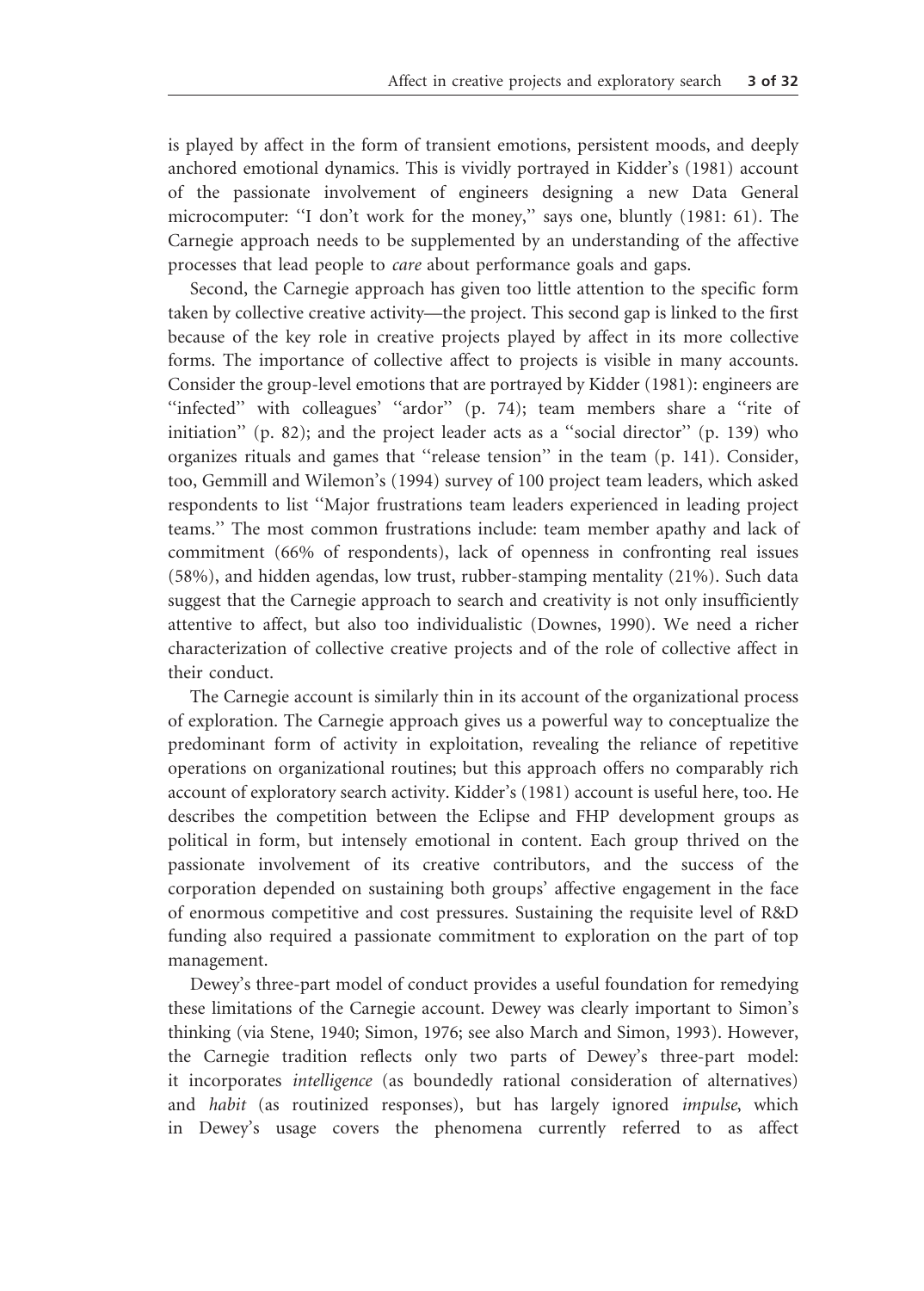(as discussed below).<sup>1</sup> The resulting Carnegie model of creative search may be easier to implement in computer simulations (e.g., Bradshaw et al., 1983; Langley et al., 1987); but this benefit comes at the cost of ignoring all but the coolest cognitions.

Several exceptions to this characterization of the Carnegie approach should be noted at the outset—but these are exceptions that prove the rule. As we have already noted, in Organizations and later work, March and Simon invoke the gap between aspiration levels and current performance levels as the motivator of creative search. The gap derives its motivational force from the affective responses it provokes; but the processes underlying this link remain largely unexamined. Where Simon presents emotion as an ''interrupt'' mechanism (1967), he reduces emotion to arousal. Simon also had a long-standing interest (inherited from Barnard) in loyalty and identification (Simon 1991, 2002); but his account highlights their coolly cognitive role in focusing attention, and he has little to say about their affective core. In Simon's account, loyalty and identification flow from human's natural ''docility,'' understood as our ''tendency to depend on suggestions, recommendations, persuasion, and information obtained through social channels'' (Simon 1993a: 156; see also 1993b, 2002, and Augier and Sarasvathy, 2004). Simon here echoes Dewey's theory and his terminology (Dewey 2002: 95ff); but where Dewey's main point about docility was the educability of our impulses, Simon focuses only on our habits and goals.

While March's work overlaps Simon's in many areas, it has its own profile; nevertheless, March also understates the role of affect. March has been particularly interested in the role of conflict and politics in organizational functioning (e.g., Cyert and March, 1992), but this version of politics is largely passionless, emphasizing the boundedly rational pursuit of perceived interests, where this perception itself is shaped in turn by coolly cognitive processes of appraisal and attention biases. March has also been more interested in how we choose ends (preferences, tastes) (March and Olsen, 1976; March 1978, 1994); but even here, he leaves affect over the horizon of his theorizing. As Weil (2005) points out, March's writing on leadership as portrayed in great literature (March and Weil, 2005) and March's own poetry are eloquent on the affective, aesthetic, and moral factors that shape both ends and means (Chytry, 2003; see also commentary by Augier, 2004). Nevertheless, for the main part, March ''does not mix up different genres of text'' (Weil, 2005: 108) and he has largely segregated this latter work from his "scientific" work.

<sup>&</sup>lt;sup>1</sup>Cohen (forthcoming) argues that Simon and subsequent Carnegie work also overlook the dynamic quality of habits highlighted in Deweys's account.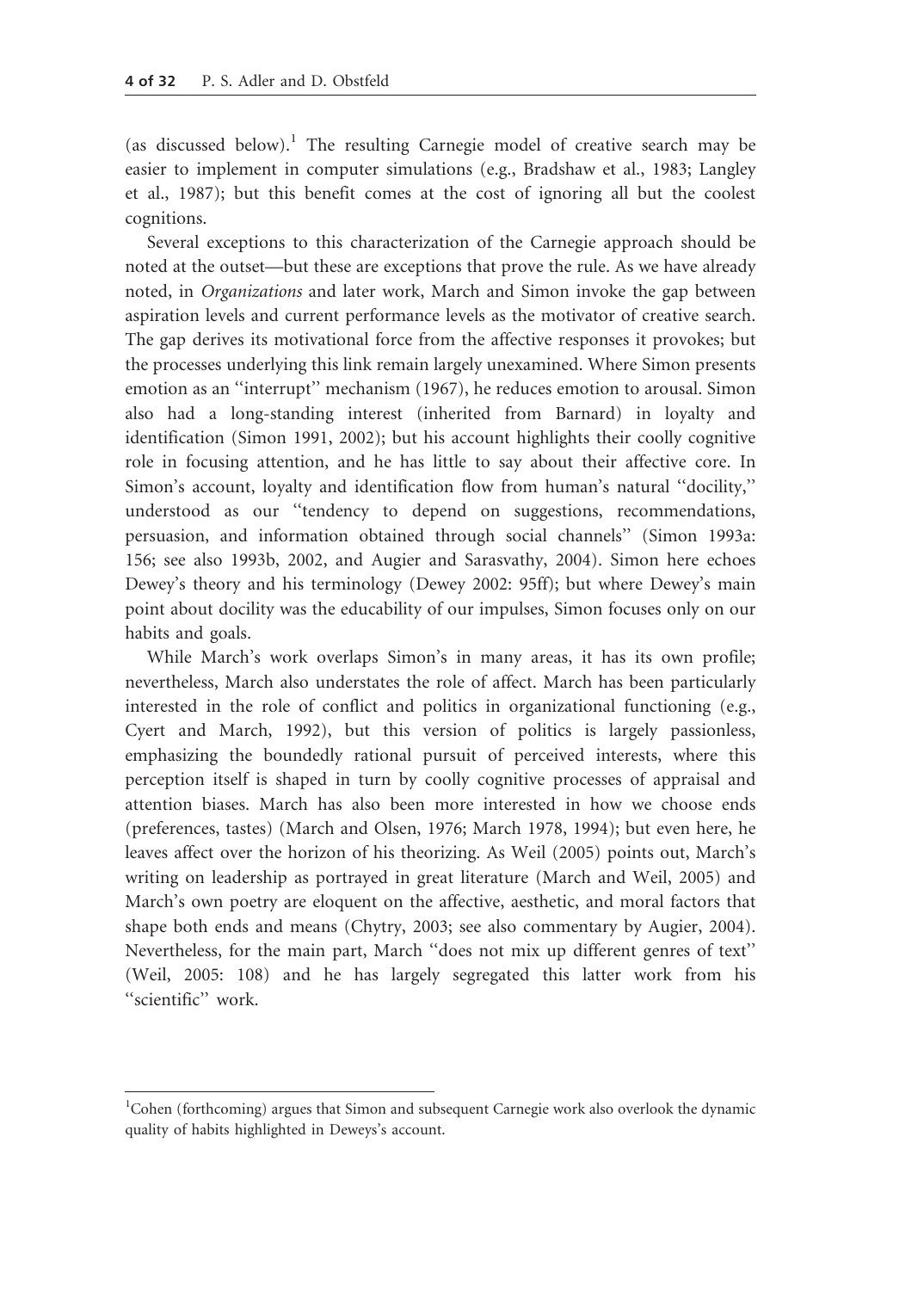## 2. Dewey's three components of human conduct

We argue that our understanding of creative search will be enhanced if we follow Dewey's lead and re-integrate affect into our theory. In Dewey's (2002) account, the three components—habit, intelligence, and impulse—are intertwined in human activity [see also Holder (1994/1995) Emirbayer and Mische (1998), and Barbalet (1998) for related tripartite perspectives.] In Dewey's words:

Life is interruptions and recoveries. ...[A] novel factor in the surroundings releases some impulse which tends to initiate a different and incompatible activity, to bring about a redistribution of the elements of organized activity ... . In this period of redistribution impulse determines the direction of movement. It furnishes the focus about which reorganization swirls. Our attention in short is always directed forward to bring to notice something which is imminent but which as yet escapes us. Impulse defines the peering, the search, the inquiry. ... . During this search, old habit supplies content, filling, definite, recognizable subject-matter. ... As organized habits are definitely deployed and focused, the confused situation takes on form, it is "cleared up"—the essential function of intelligence ... With conflict of habits and release of impulse there is conscious search [deployment of intelligence]. (pp. 179–180)

Habit as a vital art depends on the animation of habit by impulse; only this inspiriting stands between habit and stagnation. (p. 170)

Thought [the deployment of intelligence] is born as the twin of impulse in every moment of impeded habit. (p. 171)

Dewey does not define the term impulse, but uses it to refer to the range of phenomena that today are commonly designated by scholars as affect. Contemporary definitions vary considerably; however, affect is usually characterized as the arousal of positive or negative evaluations, and emotions are seen as more specific and transitory affective reactions to specific situations (Russell and Barrett, 1999; Brief and Weiss, 2002): Dewey's use of the term impulse covers this range. In particular, he was not referring only to primary processes or drives, since primitive impulses are, he argued, profoundly modified by experience (see also Alexander, 1987, Ch. 4). In real activity, impulse works hand-in-hand with habit, intelligence, and other concurrent impulses, and in this process impulse is reshaped and refined (docility).

Dewey argued that our efforts to understand human activity were ill-served by reducing the rich range of human impulse to a small set of primordial instincts or core emotions. In this, Dewey is closer to those contemporary theorists of emotion who argue that emotion involves cognitive appraisals (Lazarus, 1982) and social construction (Johnson-Laird and Oatley, 2000) than to those who postulate the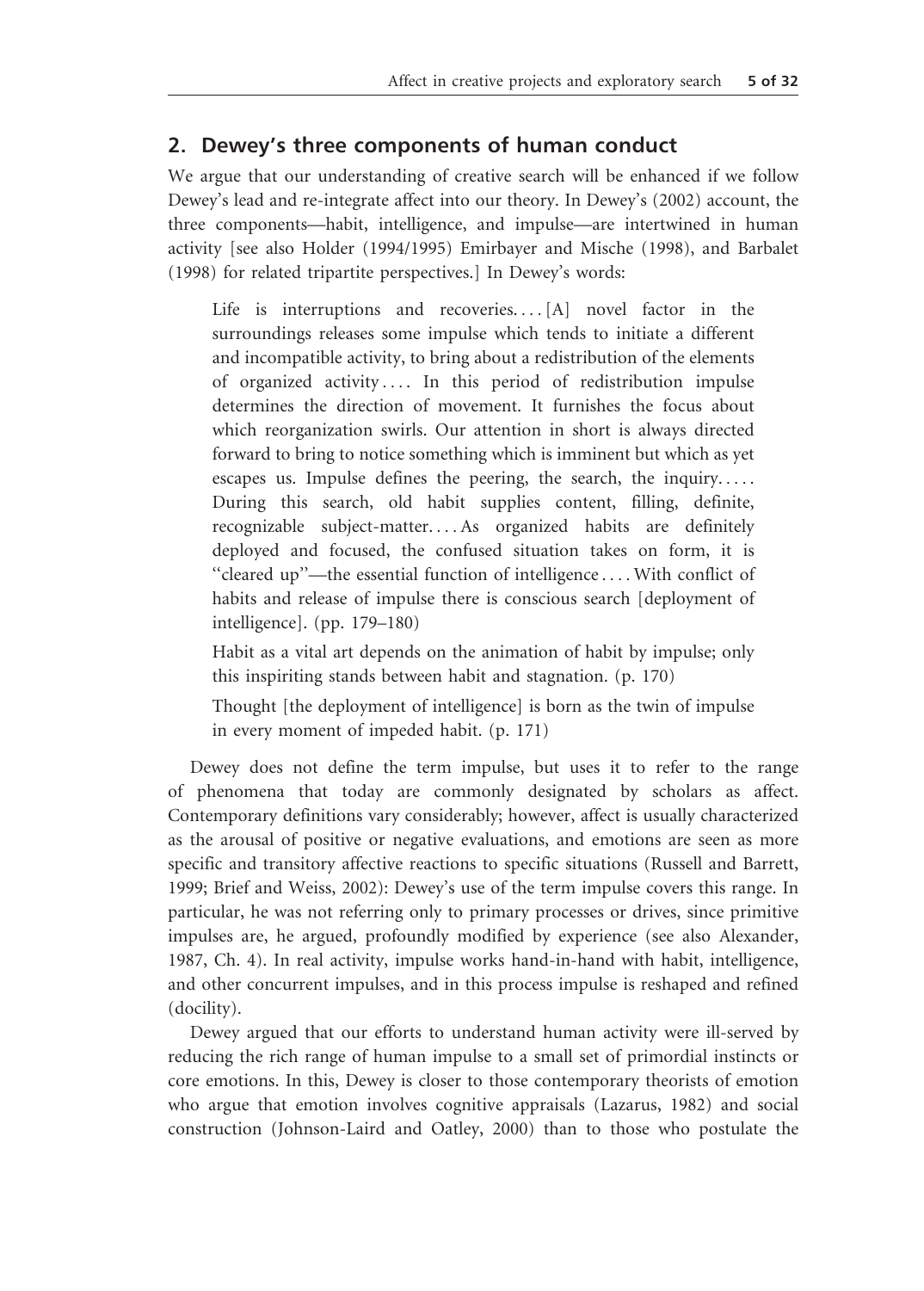centrality of discrete, automatically triggered, core emotions bequeathed by the species' evolution [e.g., Darwin 1965 (originally 1872); Ekman, 1972; Izard, 1991]. This is because his psychology was a profoundly social one. Emotions are individual experiences, but they can only be understood as qualities of our relationship with the people and things around us. Thus, where some contemporary research on emotion treats fear, for example, as an essentially precognitive reaction to anything threatening, for Dewey (2002: 154–155) different forms of fear are qualitatively different experiences:

There is no one fear having diverse manifestations; there are as many qualitative different fears as there are objects responded to and different consequences sensed and observed. Fear of the dark is different from fear of publicity, fear of the dentist from fear of ghosts...

Of central concern to the present paper's topic, Dewey (2002: 258) argued that impulse was a crucial component of human conduct in general and of creativity in particular:

The intellect is always inspired by some impulse. Even the most casehardened scientific specialist, the most abstract philosopher, is moved by some passion.

Dewey's conceptualization uses the interplay of habit, intelligence, and impulse to portray the exploration/exploitation problem highlighted by March. This can be seen if we substitute ''organization'' for ''individual'' in Dewey's (2002) account:

[A]mong the native activities of the young are some that work towards accommodation, assimilation, reproduction [read: exploitation], and others that work toward exploration, discovery and creation. But the weight of adult custom [read: established organizational routines] has been thrown upon retaining and strengthening tendencies toward conformity, and against those which make for variation and independence, (pp. 97–98)...

Impulse is a source, an indispensable source, of liberation [from deadening, unintelligent routine] (p. 105)...

[T]he remedy [...] can be attained only as released impulses are intelligently employed to form harmonious habits adapted to one another in a new situation (p. 130).

Dewey provides a congenial platform for enriching the Carnegie account of creative search by connecting it to the burgeoning research on affect in psychology, in economics (e.g., Elster, 1998; Hanoch, 2002; Loewenstein, 2000; Thaler, 2000), and in management (e.g., Ashforth and Humphrey, 1995; Fineman, 2000; Ashkanasy et al., 2002; Brief and Weiss, 2002). The following two sections discuss the ways affect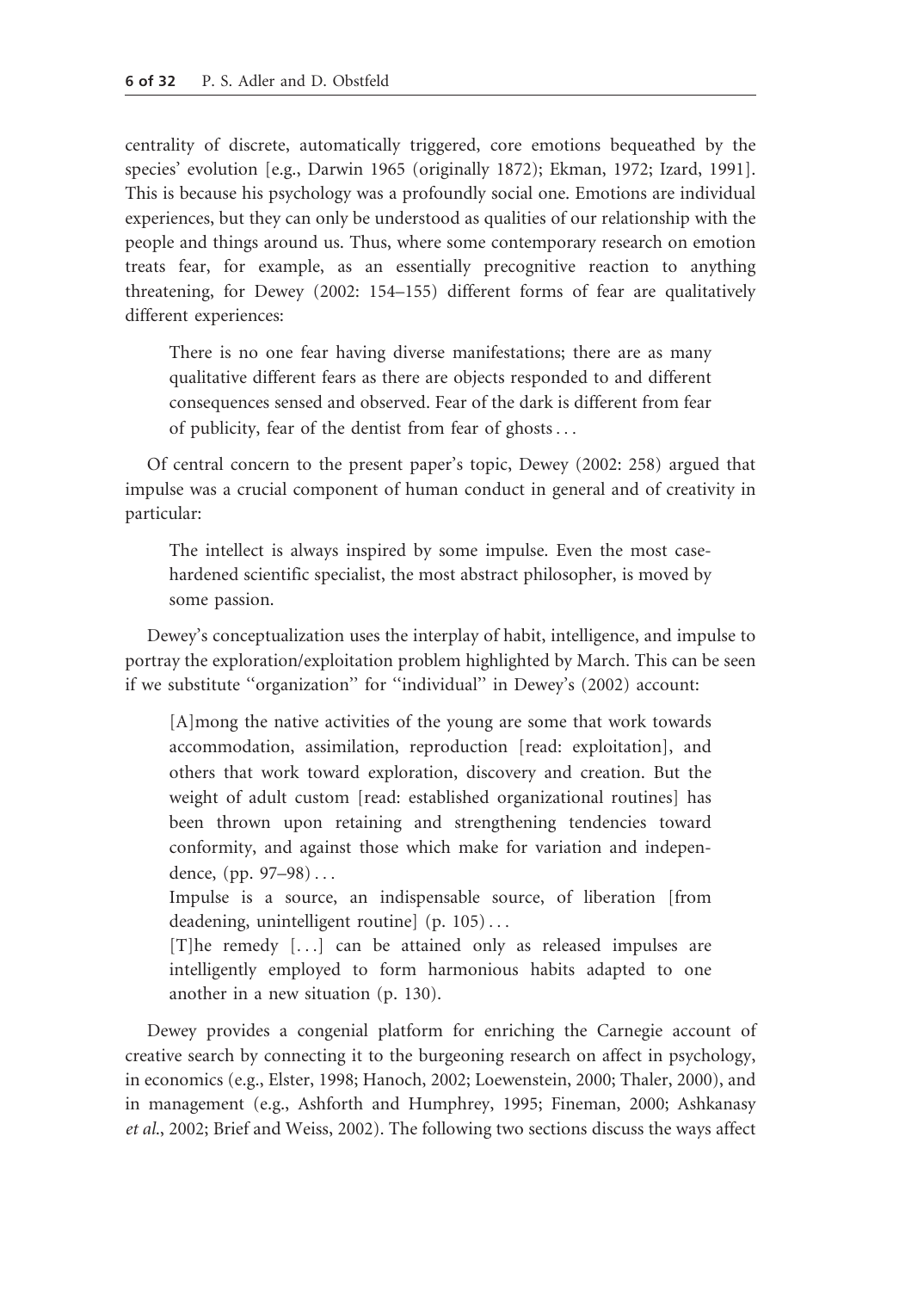influences individual creativity and collective creative projects. We then use these insights to sketch a richer account of organization-level exploration activity.

## 3. Individual psychology: affect in creativity

At the individual level, affect (Dewey's impulse) is at the heart of the creative process, since affect is crucial to its motivation. Motivation theory is only slowly moving toward recognizing the importance of affect. As Porter et al. (2003) acknowledge, ''Until very recently, the topic of affect at work has been given little attention within the area of work motivation'' (p. 249). We share Meyer and Turner's (2002) sense that the coolly cognitive approaches still predominant in studies of motivation miss the main event: motivation is a relationship to an object that is valued, and to value an object is nothing more nor less than to give it affective valence. If the immediate outcome has only instrumental value, it acquires motivating force by virtue of the affectively charged ends to which it is a means.<sup>2</sup>

Seo, Barrett and Bartunek (2004) make a compelling case that all three aspects of motivation—direction, intensity, and persistence—are profoundly shaped by affect [see also Ford (1996) for similar thesis embodied in a somewhat different model]. Seo *et al.*'s model applies to the motivation needed even in very routine tasks: even under normal operating conditions, the successful implementation of a routine typically requires some degree of improvisation (Joas, 1997; Feldman and Pentland, 2003; Quinn and Dutton, 2005), and this improvisation in turn calls on affect for direction, intensity, and persistence. Affect is even more central in creative tasks: as Seo and his colleagues point out, when tasks are less familiar and more complex, generative direction and high intensity are more critical to success. Moreover, when there is greater time elapsed between goal setting and goal attainment, more numerous intermediate steps, and greater ambiguity of progress information conditions typical of creative tasks—motivational persistence becomes more important, and so too the affectual basis of this persistence.

There are several strands of contemporary research that can help us flesh out the role of affect in motivation. First, there is a growing body of research in psychology on the various effects of affect. Here affect in the form of emotion is taken as a change in action readiness and it functions to set priorities (Frijda, 1986); moods are affective states that maintain this readiness over more extended periods (Oatley and Jenkins, 1992). Much of this work relies on the emotion circumplex—the mapping of affect on the two dimensions of valence and activation (Russell, 1980) of which one representation is shown in Figure 1. Within this strand, there is a large literature

<sup>&</sup>lt;sup>2</sup> We may be overstating the case here. Arguably, one of the distinguishing features of modernity is the mutation of ''passions'' into cooler ''interests'': Hirschman's (1997) review opens this question for further discussion; Elias (2000) is also germane.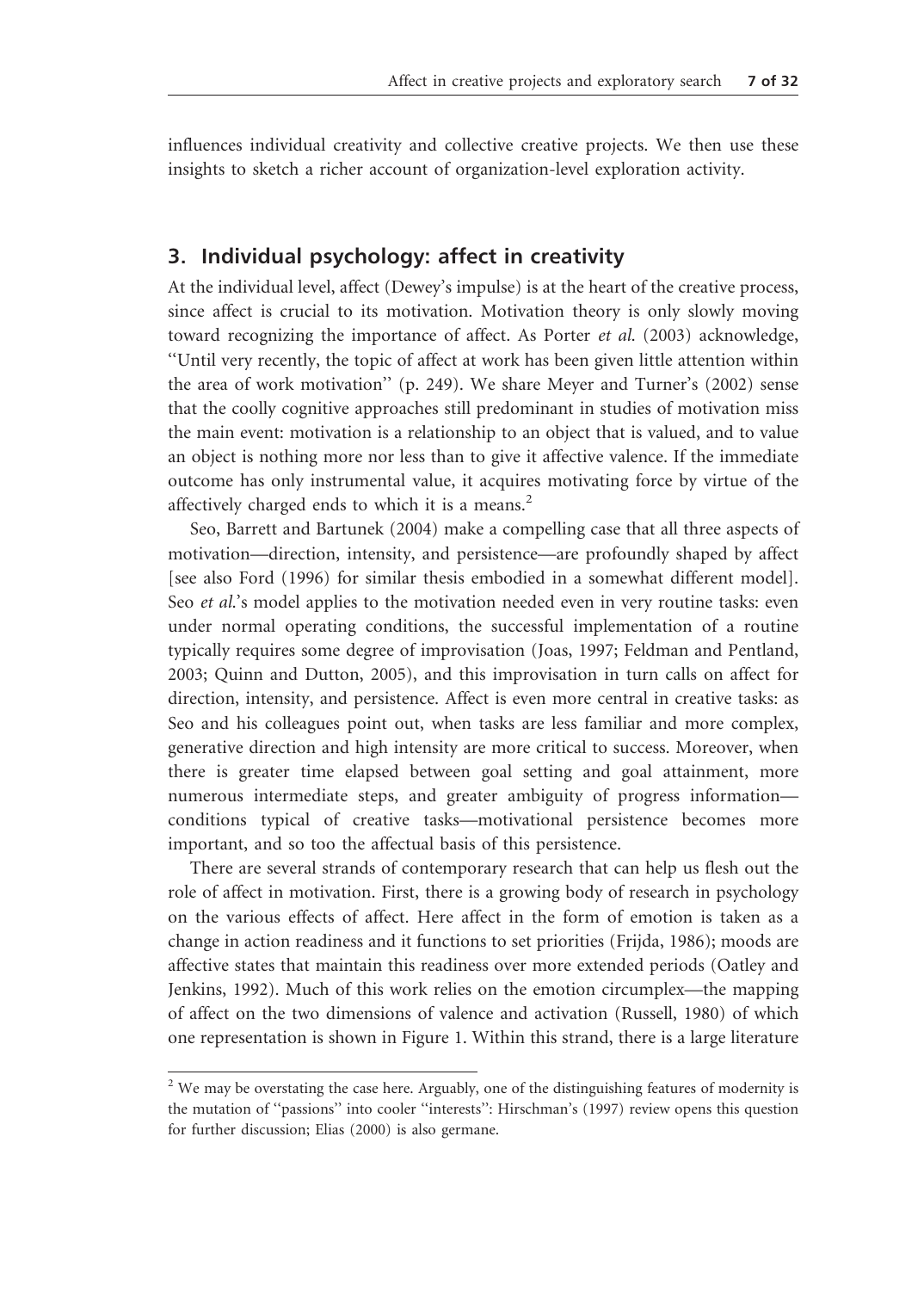

Figure 1 The emotions circumplex (Russell and Barrett, 1999).

focusing on positive versus negative affect and its effects on motivation and creativity, while other research has explored the effects of high versus low activation levels (reviewed by Eisenberg and James, 2005).

A second strand of literature focuses on the various sources of the relevant emotions, and relies on psychodynamic depth-psychology (Russ, 1993, Chs 2, 3; Hirschhorn, 1988, 1991, 1997; Gabriel, 1998; Gabriel and Carr, 2002; Glover, n.d.). The relevance to the present article's objective is clear: ''For psychoanalysis, emotion lies at the heart of human motivation—emotion drives motivation. It is not accidental that both words derive from the Latin emovere, to move'' (Glover, n.d.: 298). Freud and Kleinian object-relations theory have proven helpful in alerting us to the forces that propel creative efforts over the longer time-frame of personal biography.

Third, recent work in neurobiology has focused on the various mechanisms of affect, and in particular its crucial role in brain function and in cognition. Damasio (1994, 1999), LeDoux (1996), and Panskepp (1998) have demonstrated the deep interconnection of cognition and affect. Damasio's work is particularly useful in the present context, showing the role of somatic markers that attach emotional significance to memories. (See Filipic n.d. for a discussion of the considerable similarities between the ideas of Damasio and Dewey.)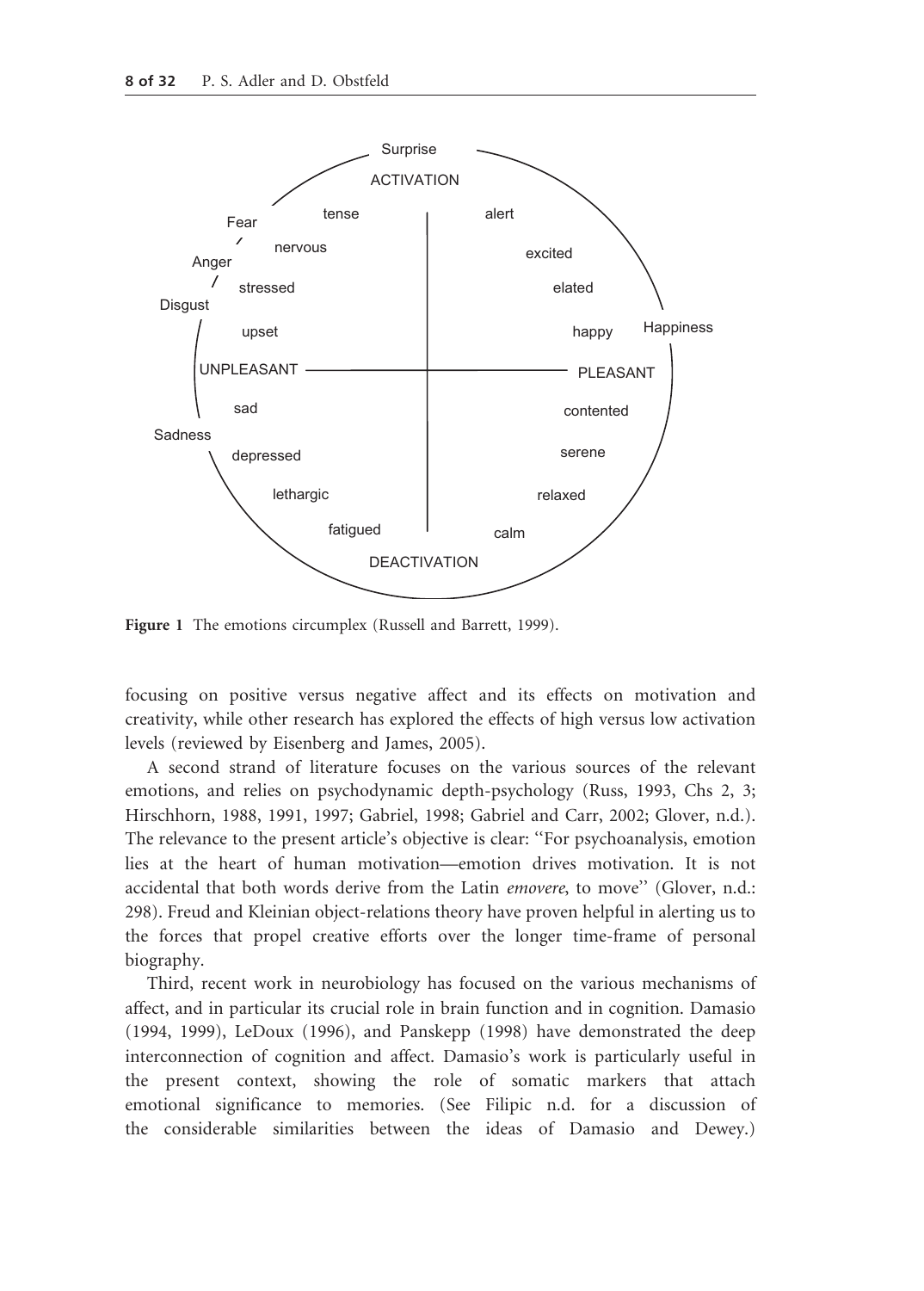Muramatsu and Hanoch (2004) summarize the neuro-biological findings concerning the role of emotion in attention, learning, and memory:

Emotions give direction to search, stopping, and decision rules that produce choice behavior [...] They alter one's goal prioritization (Simon, 1967), determine the relative salience of aspects of a task (Hanoch, 2002), shape cost-benefit assessments (Loewenstein, Weber, Hsee and Welch, 2001), often tell us when to stop processing information (Ketelaar and Todd, 2000), and rule 'out of court' or render unthinkable many options for the decision maker (Earl, 1986: 96–100).

The following paragraphs draw from these three research strands to elucidate the role of affect in the three facets of motivation (i.e., direction, intensity, and persistence), and thus help us understand the sources of individual creativity.

## 3.1 Direction

In the Carnegie account, the direction of creative search is determined by the combination of boundedly rational choice (potentially informed by deep domain knowledge), habit (in the form of high-level expert heuristics), and serendipity [potentially augmented by strategies of foolishness, per March (1979) and (1994) Ch. 6]. To this we need to add ''intuitive insight'' (Hatchuel, 2002), in the form of, for example, the feeling of ''promisingness'' that guides expert chess players (de Groot 1978). Intuition is guided by emotional markers in memory (Damasio, 1994, 1999). Arguing against a rather mechanical evolutionary theory of creativity proposed by Simonton (1999), Russ (1999) points out that affect influences (i) the variation aspect of evolution by activating associations and memory, and (ii) the selection aspect of evolution by guiding the choice among ideas. When memories are somatically marked, recall is fast and frugal—as compared to a laborious and typically infeasible search of the whole space of combinatorial possibilities (see also Hanoch, 2002; Rudrauf et al., 2003; Lewis and Todd, 2005).

The impact of affect on the direction component of motivation is also found in the subject's practical engagement with an external ''object'' of that activity. Dewey [1988 (originally 1925): 292] writes:

Emotion in its ordinary sense is something called out by objects, physical and personal; it is a response to an objective situation .... Emotion is an indication of intimate participation, in a more or less excited way in some scene of nature or life.

Both Dewey and the Marxist tradition of activity theory (Leont'ev, 1978; Engestrom, 1987) give this practical engagement a central role—in contrast with much other theory that construes the object as a mere ''stimulus'' that provokes a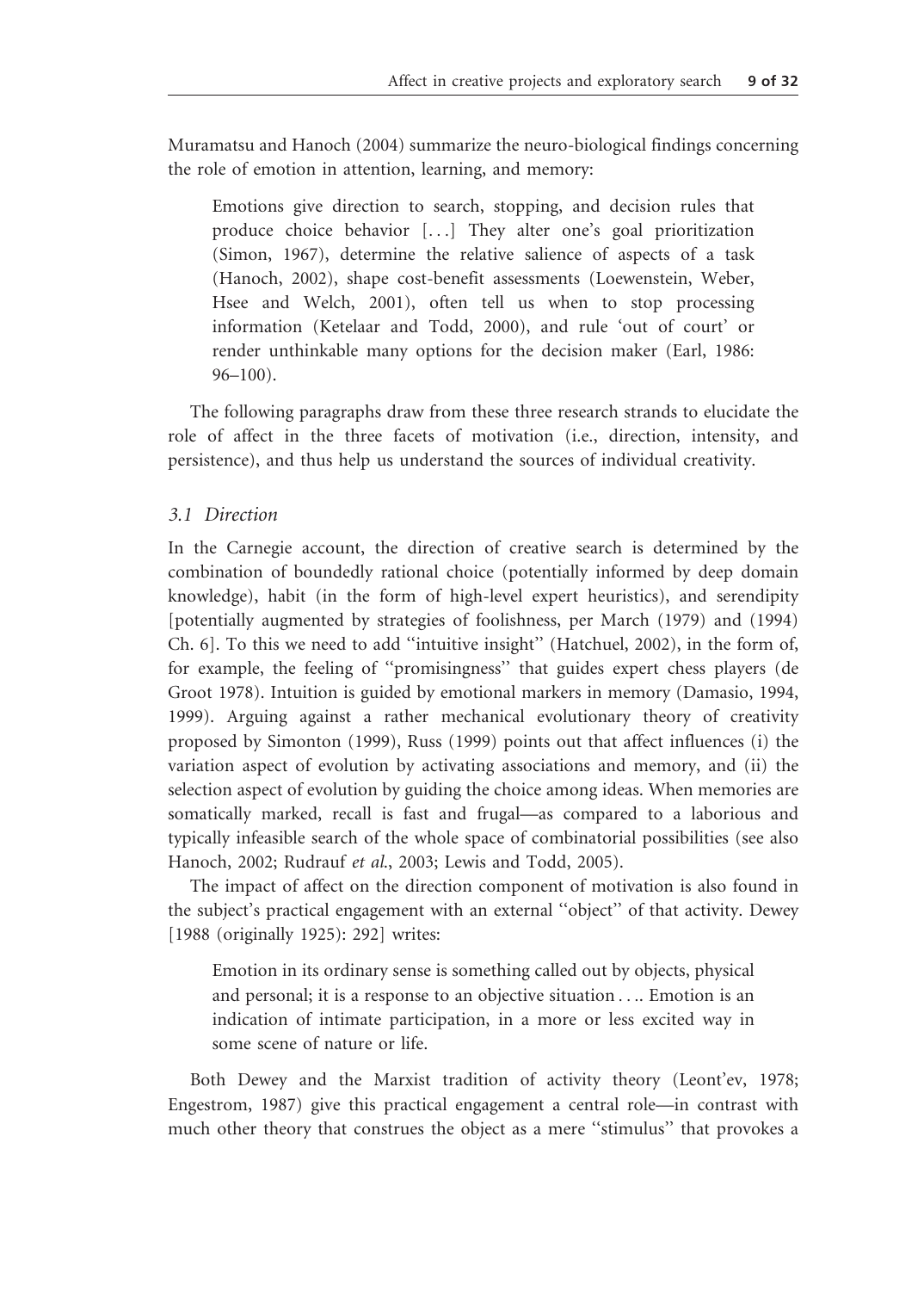"response" in a pre-constituted subject (Dewey, 1896). The affective aspect of this object-engagement is obvious: the subject, whether as an individual or a collectivity, must care about the object.

This ''caring'' can have a positive or a negative valence, both of which powerfully influence the direction of creativity. Grawitch and Munz (2005) identify several ways in which the positive versus negative valence of affect will condition the direction of creative efforts. Positive affect encourages approach rather than avoidance (Carver, 2001; Erez and Isen, 2002), which encourages individuals to define the task as seizing an opportunity rather than avoiding a problem (Higgins, 1997). Where there are problems to be addressed, positive affect encourages people to approach these problems rather than shy away from them [Seo et al., 2004; Amabile et al., 2005; also Frederickson (2001) on the role of positive affect in ''broaden-and-build'' orientations].

Alongside the considerable body of research showing the role of positive affect in creativity, there is a rich literature on melancholy, neurosis, and manic-depression common among great creators (Runco, 1998; also Vosburg, 1998a, b on the mixed record of research). Bruch and Ghoshal (2003) identify important roles for both negative and positive forms of high activation in ''energy zones,'' forms that they call (respectively) ''aggression'' and ''passion.'' They discuss the differences in direction imparted by these different forms of energy: aggression is based on negative emotion and aims at neutralizing a threat by ''slaying the dragon,'' whereas passion is based on positive emotion and aims at seizing an opportunity by ''winning the princess.'' Goss (2005) identifies two corresponding motives in Schumpeter's (1934) analysis of entrepreneurial projects: shame versus pride. Such nuance brings us to the psychodynamic approaches: if the object of creative effort motivates us, it is because our passions are aroused by the prospect that completing this object may allow us to complete ourselves (Hirschhorn, 2003).

## 3.2 Intensity and persistence

The affective underpinning of motivation provides intensity and persistence of effort. The latter is not a mechanical function of an aspiration gap: passion or intrinsic motivation is essential for creative work. Creative tasks are uncertain, making their monitoring and output evaluation inherently difficult. Under such conditions, purely extrinsic controls and incentives encourage shirking; moreover, facing such tasks, coercive (as distinct from autonomy-supporting) extrinsic controls provoke anxiety and undermine creativity (Amabile, 1996). Viewed psychodynamically, the intensity and persistence of effort will be a function of identification with the goals of the activity and a feeling of hope that these goals are in fact realizable (Huy, 1999).

Affect intensity and the associated arousal appear to have a curvilinear effect on creativity, facilitating it when they are at a moderate level but impeding it when too high or too low, independent of the valence of the affect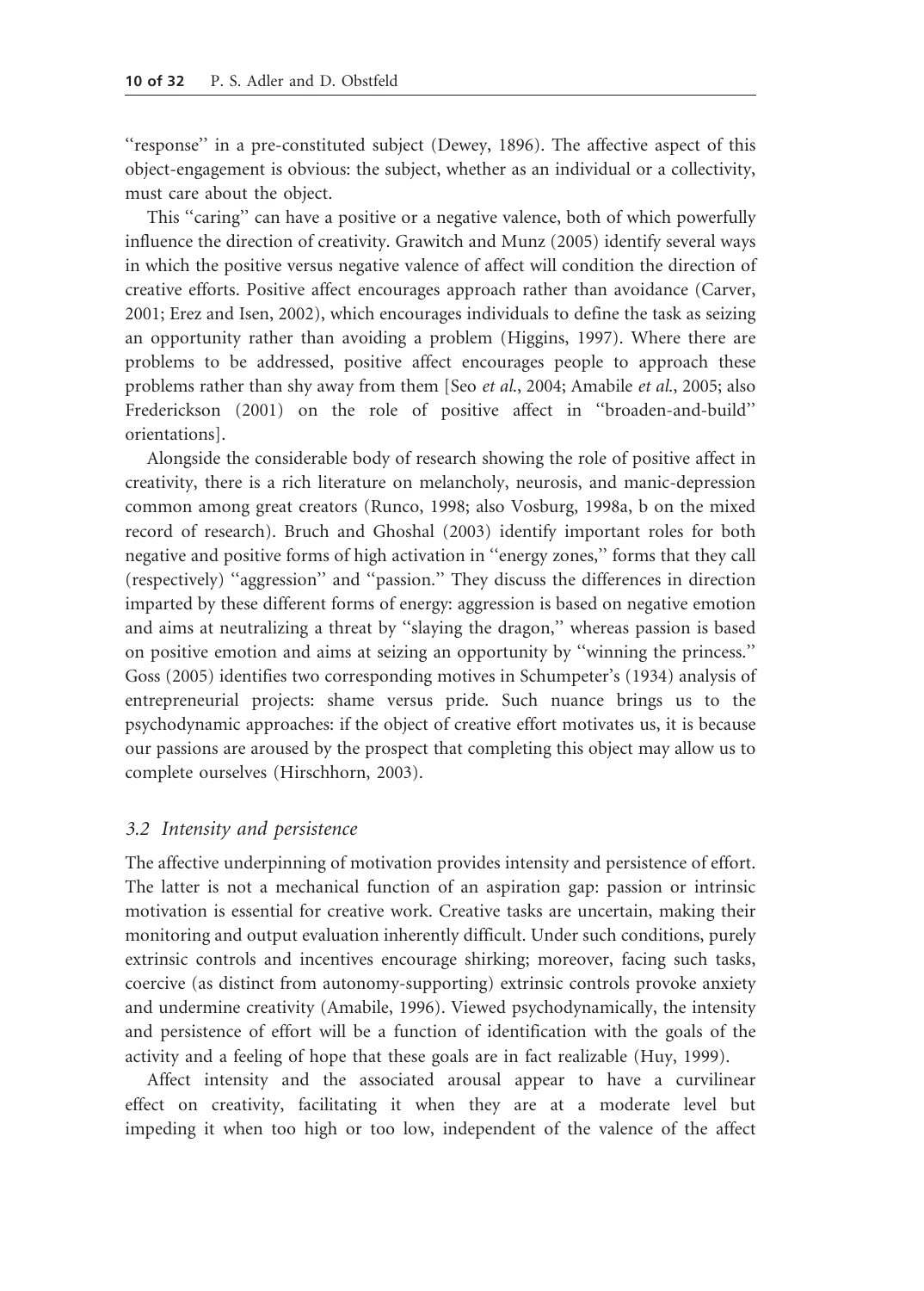(Weiss and Cropanzano, 1996). Grawitch and Munz (2005) point out that positive affect has been shown to increase the number and quality of brainstorming ideas as well as cognitive flexibility (see also Isen, 2000; Grawitch *et al.*, 2003; Amabile *et al.*, 2005). Positive affect helps people avoid evaluation apprehension and its creativitysuppressing effects. On the other hand, positive affect can lead people to evaluate the current situation positively and thus weaken the motivation needed to undertake creative efforts to improve the situation. Negative affect will help identify and respond to risks that threaten the success of the creative endeavor (George and Zhou, 2002).

We should note that much of the research discussed earlier focuses on the affective conditions for effective creativity, but little of it addresses the role of affect in undermining creativity. Some of the research samples only people whose creative efforts were successful. Much of it aims to be practical in helping foster creativity. Most of the discussions of creative failure focus on how failure can be the seedbed of future success (exceptions include Flam, 1993; Frost, 2003; Henrickson, 2003; Maitlis and Ozcelik, 2004; more generally on destructive emotions see Goleman, 2003). Our ''success oriented'' culture makes us uncomfortable with a sustained research focus on true and abject failure and on the role of emotion in such failure.

# 4. From individual psychology to forms of collective activity: affect in creative projects

Creativity in organizational settings is not only a dimension of individual activity: it is organized as a discrete form of activity—as projects. A project is a ''temporary endeavor undertaken to create a unique product or service'' (Duncan, 1996: 4; see also Obstfeld, 2006a). While individual creative activity sometimes takes the form of a project, and while some projects are temporary endeavors that do not aim at particularly unique results and therefore require relatively little creativity, our concern here is with collective creative projects. Dewey's theory provides a platform for understanding both the nature of such projects and the key role of affect in them.

Dewey's approach is particularly appropriate to the study of phenomena such as collective creative projects where individual- and group-level mechanisms interact. This is because Dewey's psychology was truly social—what goes on in the individual's head is merely one aspect of an interactive whole. It is not just that behavior reflects the interaction of pre-constituted person and situation, but also that both the person and the situation are constituted in and through the history of such interactions: Dewey thus prefers the term transaction over interaction [Dewey and Bentley, 1989 (originally 1949): 96–130). In particular, individual habits are largely shaped by collective ''customs'' through the process of internalization. Simon (1976), following Stene (1940), recognizes this, and building on Dewey, he takes the generic concept of social custom into the organizational setting, where it appears as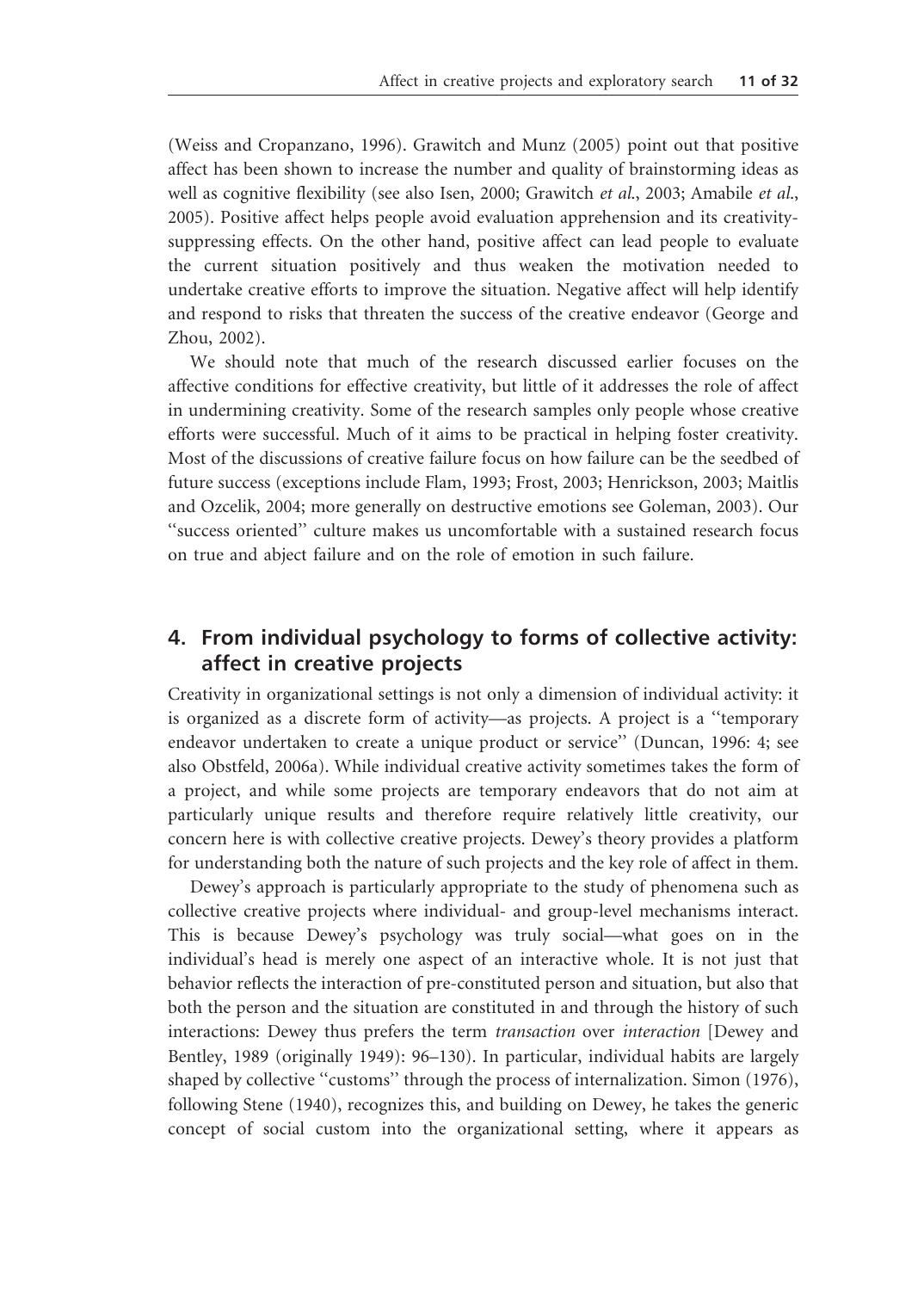collective ''routines.'' Simon and March arguably do something similar with Dewey's second mechanism: ''intelligence'' in the individual psyche corresponds to collective deliberation in organizational decision-making. But what about impulse? Considering the Carnegie school's neglect of the role of impulse at the individual level, it is not surprising that we find here little discussion of any collective counterpart to impulse—which, we argue subsequently, is the creative project. Whereas routines are ongoing and rely primarily on habit, and whereas deliberation is recurrent and relies primarily on intelligence, projects are distinctive in being bounded in time and in relying crucially on impulse.

Numerous studies have addressed the role of impulse/affect in organization change processes and in individual creative efforts; but to date, impulse/affect has rarely been brought into the study of creative projects. In the organizational literature, relatively little research has gone beyond discussion of the intrinsic motivation requirement. We submit that the link between impulse/affect and project is far deeper. The word *project* comes from the Latin *projectus*, the past participle of proicere, to throw forward: if projecting is the result, impulse is the motor force. (See Schutz, 1962, 1967 on projects as the fundamental unit of action, and the discussion in Emirbayer and Mische, 1998.) The intimacy of this connection was apparent to Dewey  $(2002: 93)^3$ :

Impulses are the pivots on which the re-organization of activities turn, they are agencies of deviation, for giving new directions to old habits and changing their quality. Consequently, whenever we are concerned with understanding social transition and flux or with projects for reform, personal and collective, our study must go to analysis of native tendencies [i.e., impulses]. (emphasis added)

The subsequent paragraphs will suggest various ways in which collective creative projects rely crucially on impulse/affect, especially in its collective forms. We do not mean to imply that intelligence and habit have no role to play: all three components are intertwined in projects as they are in routines and deliberation. The close empirical analysis by Feldman and Pentland (2003) and Howard-Grenville (2005) shows that in the performance of routines, habit is typically buttressed by intelligence and impulse. Similarly, collective deliberation is not well understood if our analysis

<sup>&</sup>lt;sup>3</sup> We should also note that Dewey is often associated with the project as a form of pedagogy (see e.g., Katz and Chard, 1989); but we should keep in mind that Dewey saw projects as such good pedagogical instruments because projects were central to the form of life for which education should, in his view, prepare us, namely a form in which every citizen was engaged in creative (re-)construction projects. Knoll (1997) discusses the history of the project method of instruction, tracing it back to the 16th century architecture schools; but he forgets to mention that if architecture and engineering were so receptive to the project as a pedagogical method it was because these occupations themselves have always been largely project-based.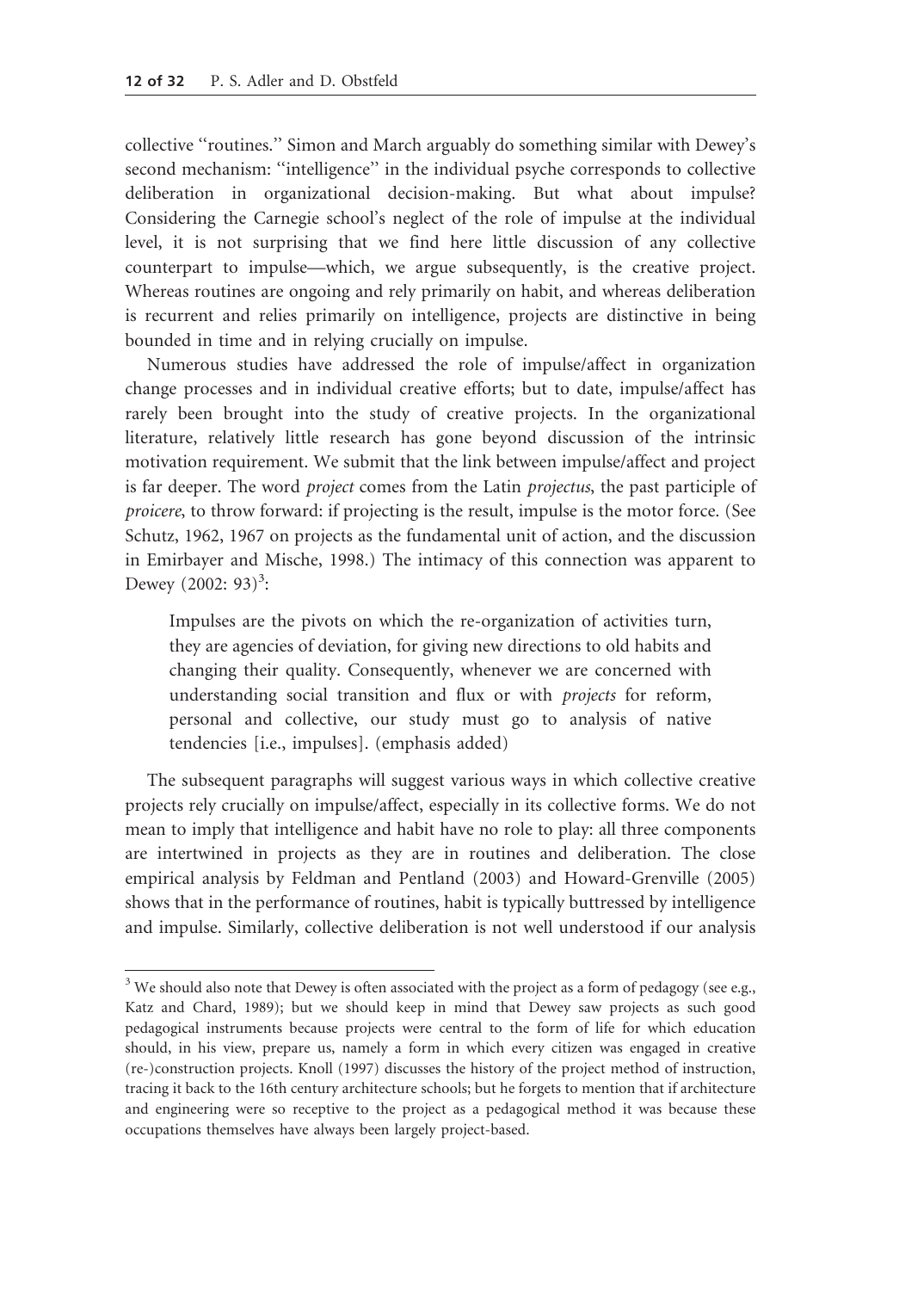excludes the habitual and impulse components that typically mark its course. In a parallel manner, we propose that there is a particularly strong connection between projects and impulse, even if projects also rely on intelligence and habit. In this spirit, we can map the relation between Dewey's components of individual behavior and their collective-level counterparts as shown in Table 1. In action, all three components are always intertwined; but in each type of activity, one of the three components dominates, as indicated by the relative number of  $+$  signs in each of the three columns.

We should note in passing that these three forms of collective conduct are only ideal-types: in reality, they often appear as hybrids. Hybrids of projects and routines include custom and semi-custom manufacturing as well as relatively repetitive projects whose results are not notably novel (e.g., many auditing or total quality projects). Hybrids of projects and deliberation include activities such as ''strategy retreats'' and project status review meetings. Hybrids of deliberation and routine are found in activities such as operations status review meetings and the ''mindful'' operations described by Weick and Roberts (1993).

Let us now flesh out the argument of Table 1 and discuss the role of impulse/affect in collective creative projects. We argued in the previous section that at the individual level impulse/affect influences creativity via its effects on motivation. Here we make a parallel argument at the collective level: we first establish the importance of collective forms of both impulse/affect and motivation, and then show how collective impulse/affect influences creative projects via the mediation of collective motivation.

First, we need to recognize the collective forms of impulse. Durkheim (1982: 59) provides the strong case:

An outburst of collective emotion in a gathering does not merely express the sum total of what individual feelings share in common, but is something of a very different order [...]. It is a product of shared existence, of actions and reactions called into play between the consciousnesses of individuals. If it is echoed in each one of them it is

| Forms of collective activity $\Rightarrow$<br>Components of individual conduct $\Downarrow$ | Project                  | Deliberation | Routine      |
|---------------------------------------------------------------------------------------------|--------------------------|--------------|--------------|
| Impulse<br>Intelligence<br>Habit                                                            | $^{+++}$<br>$\mathrm{+}$ | ┭<br>$+++$   | $^+$<br>$^+$ |

Table 1 Components of individual conduct and forms of collective activity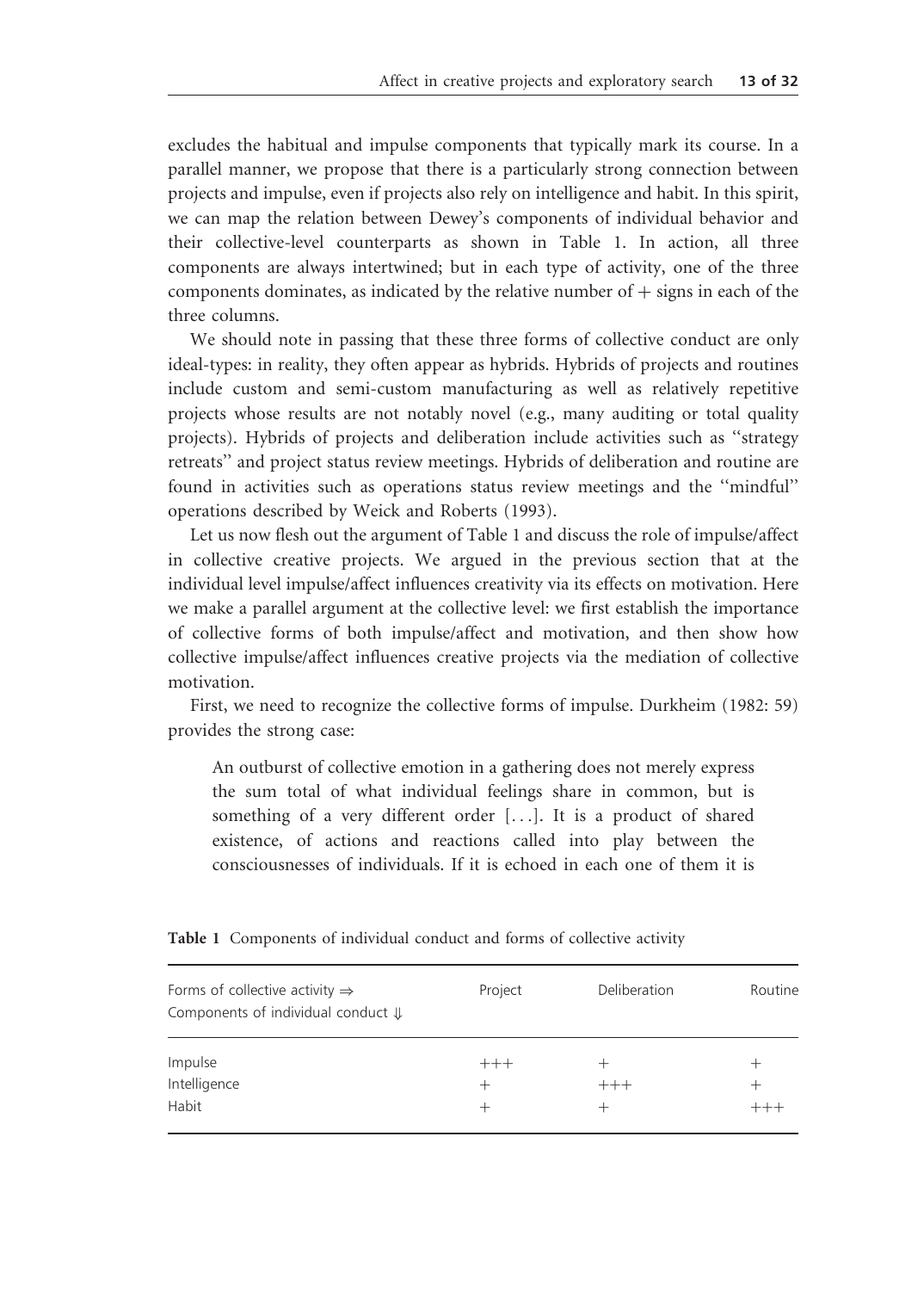precisely by virtue of the special energy derived from its collective origins. If all hearts beat in unison, this is not as a consequence of a spontaneous, preestablished harmony; it is because one and the same force is propelling them in the same direction. Each one is borne along by the rest.

Weick and Roberts' (1993) work on ''group mind'' get us at least half way towards such a recognition. They show that cognition can be a collective phenomenon anchored in individuals' heedful interrelating; but they depict cognition without emotion. Heed, however, has an affective dimension: on our understanding, to heed is also to care. Hutchins' (1995) work on distributed cognition affords us a similar critical appropriation: insofar as cognition is distributed both among actors and between actors and artifacts, so too is emotion (Glazer, 2003).

Several strands of research including psychology, psychodynamics, and neurobiology can help us understand the collective dimension of affect as distinct from the simple aggregation of individual affect. We discuss in turn research in psychology, psychodynamics, and neurobiology.<sup>4</sup>

Psychological research on emotional contagion in groups documents the power of the group in shaping individual emotions (Barsade and Gibson, 1998; Kelly and Barsade, 2001; Barsade, 2002; Kelly and Spoor, 2005). Groups often maintain a specific ''affective tone,'' a shared emotional state, through attraction-selectionattrition, socialization, and social-influence (George and Brief, 1992). This is of particular importance to creativity in the form of ''innovation climate,'' which is a collective affective tone that supports the kind of motivated effort required for innovation (Ekvall, 1997; Anderson and West, 1998; Maitlis and Ozcelik, 2004). Within organizations, organizational identification leads individuals to internalize group values and goals, and their emotional, motivational states come thereby to reflect collective emotions.

In psychodynamic research, collective emotion was addressed by Freud (1921), who saw the emotional life of groups as driven by mechanisms of identification, group bonding, and the formation of the ego-ideal. Freud's ideas, as further

<sup>&</sup>lt;sup>4</sup> There is also a growing body of research in the sociology of emotion, devoted to studying the social and cultural determinants of emotion, how emotions are defined, appraised, and managed. This field opens onto a host of research opportunities (see overviews in Kemper, 1990; Turner and Stets, 2005). Collins (2004), for example, proposes a comprehensive social theory based on shared ''emotional energy.'' Of considerable interest to the study of creative projects is the emerging area of research on the role of emotions in social movements: creative projects often resemble social movements of contestation, especially when these projects originate lower down in the organizational hierarchy (Emirbayer and Goldberg, 2005; Obstfeld, 2006b). Even when they are mandated from above, creative projects in organizational contexts are typically fraught with political challenge, and this stream of work in sociology has shone a powerful light on the role of emotions in providing the motive force for political struggle. Summers-Effler (2002), for example, is eloquent on the role of shame, fear, anger, and hope in driving the feminist movement.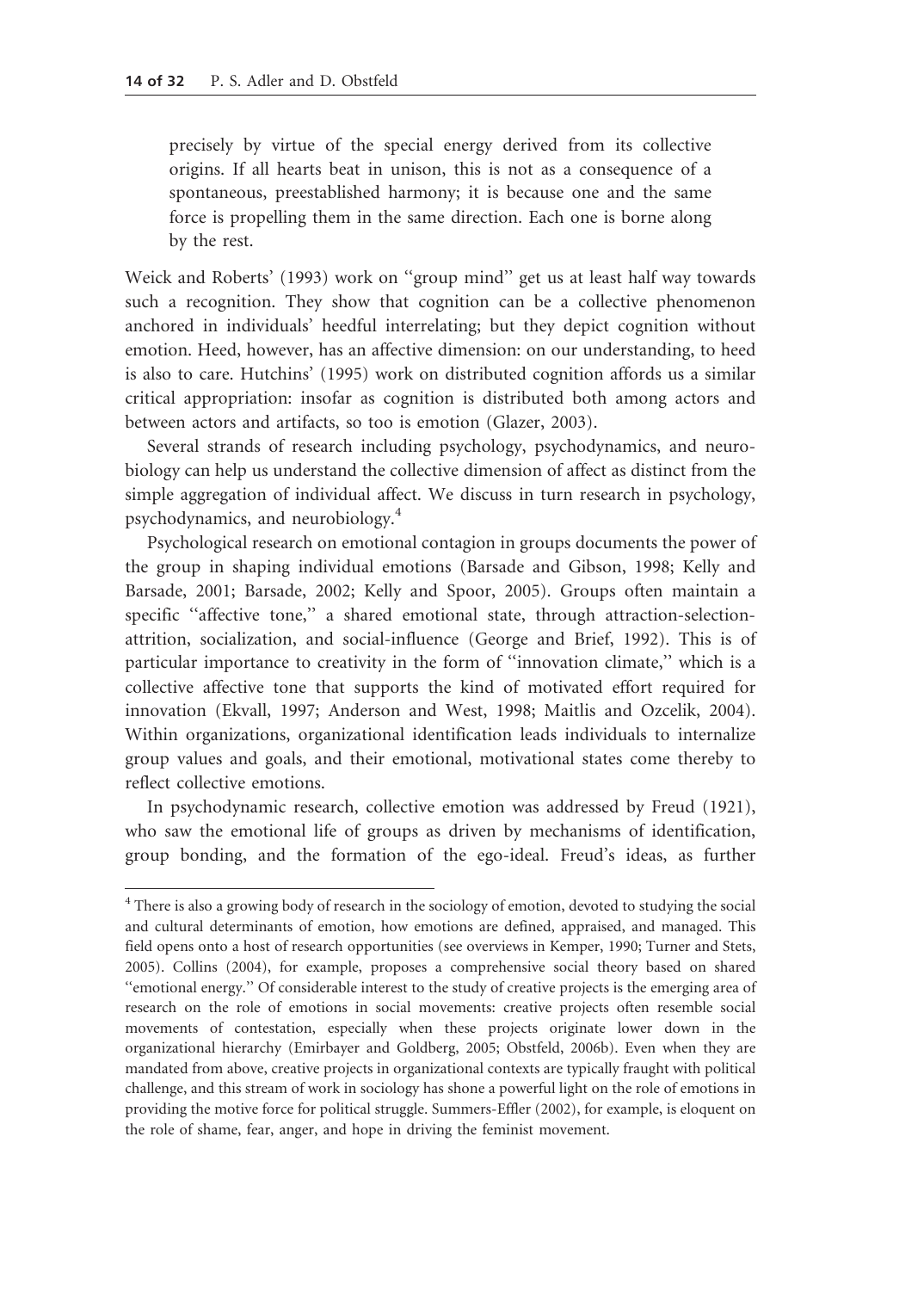developed by Klein's object-relations theory, were developed into a fuller model of group functioning by Bion (1961), of which more below.

Recent neurobiological research on mirror neurons (Thompson, 2001; Rizzolatti and Craighero, 2004; Gallese, n.d.) suggests that at least some emotions are intersubjective and can sometimes be automatically shared. More generally, Thompson (2001) reviews a range of cognitive and neurobiological research on empathy in primates and humans to argue that individual human consciousness, including its emotional register, is formed in dynamic interaction between self and others, and that it is therefore essentially intersubjective.

The second step in our argument is to recognize the collective dimension of motivation. The concept of collective motivation sits uneasily with more conventional theories depicting motivation as an individual, intra-psychic phenomenon. With Dewey, however, we argue that motivation is essentially a relation between an individual and an object of activity in a social setting (Prawat, 1998; Dewey, 2002: 95). This motivation-as-relation has an ontogenic dimension (i.e., in the history of the individual, sedimented in dispositions) and a situational dimension. As concerns the ontogenic dimension, Dewey argues in a manner very close to Vygostky (1978) that higher-order cognitive and affective functions are formed through interaction with significant others in the socialization process (Ratner, 2000). As concerns the situational factors shaping the individual's affective response, research in the activity theory tradition shows the motivating effects of a shared object of collective activity (Leont'ev, 1978; Engestrom, 1987; Miettinen, 2005) as does related work by Knorr Cetina on the motivating role of ''epistemic objects'' in scientific communities (Knorr Cetina, 1999; Knorr Cetina and Karin, 2001). Csikszentmihalyi's (1996, 1999) ''systems perspective'' on creativity highlights the interdependence of individual, community, and domain of research in constituting creativity. Work in cognitive anthropology shows the power of shared cultural schemas in structuring individual goals and providing motivational force (D'Andrade and Strauss, 1992).

The third and final step in our argument is to show how collective impulse/affect influences collective creative projects via the mediation of collective motivation. The following paragraphs summarize the effects of affect on motivation in creative projects under the same three headings we used above, augmenting the earlier discussion which was focused at the individual level with a summary of mechanisms operative at the collective level.

#### 4.1 Direction

As with individual creativity, the direction component of collective motivation is a function of the collective subject's practical engagement with the object of that activity. The collective actor, just as much as the individual actor, must care about this object. Circumplex-based models have been used to map the nature of this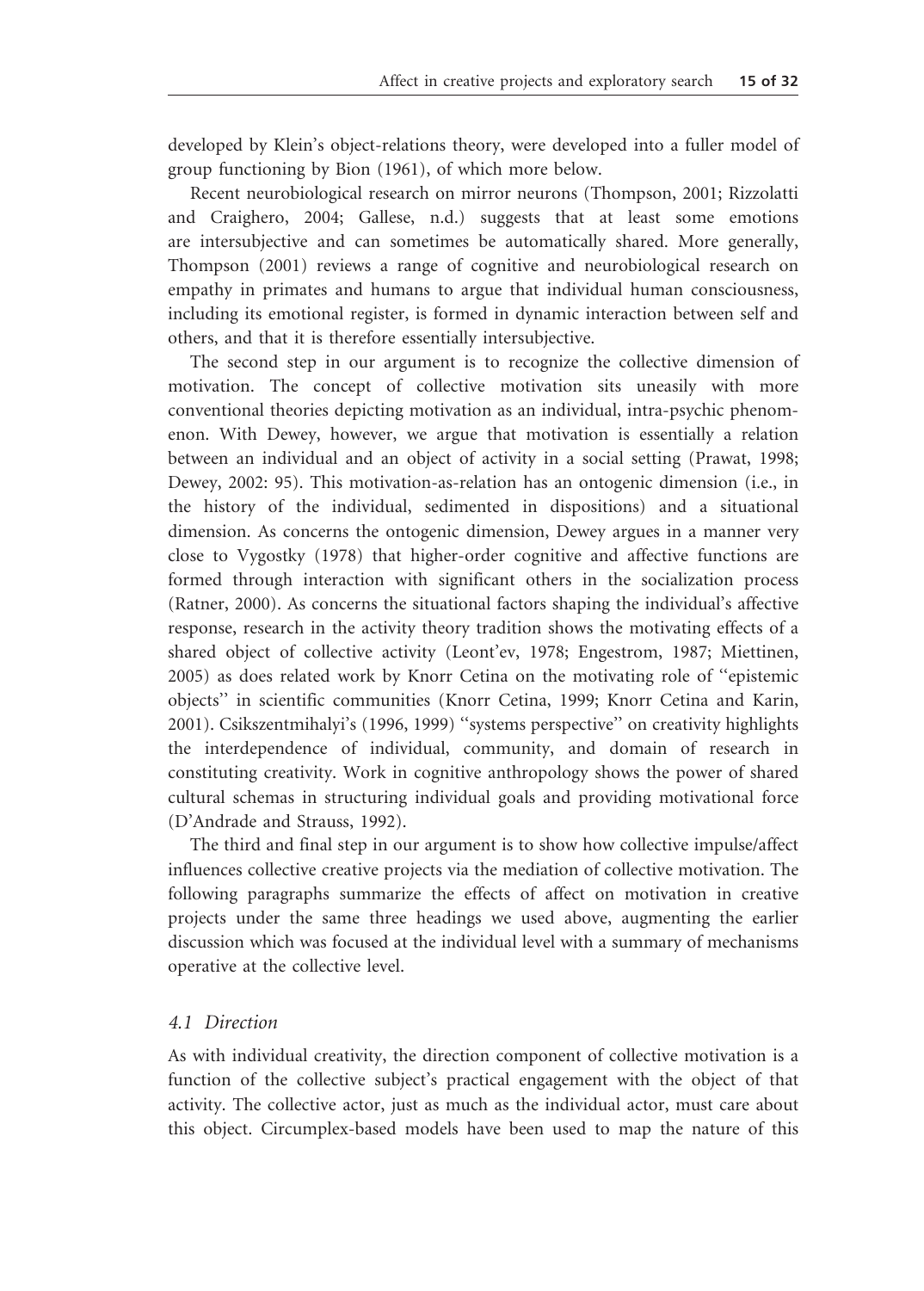collective caring and trace the effects on creativity. Bruch and Ghoshal's (2003) four energy zones are group-level as much as individual-level phenomena.

Grawitch and Munz (2005) identify several ways in which the positive versus negative valence of collective affect will condition the direction of collective creative efforts towards promotion or prevention. They discriminate among the collective motivational/affective challenges facing the project team at the various phases of its work—problem identification, brainstorming, solution development, and implementation. The first two phases benefit, they argue, from positive affect because it encourages approach rather than avoidance. The second and third phases benefit from positive affect because it facilitates cognitive flexibility. Cognitive flexibility in turn facilitates idea integration, which is particularly valuable in the third phase, solution development. The fourth phase, implementation, benefits from negative affect, since in this phase identifying and avoiding risks is a key challenge.

Bion (1961) argued psychodynamically that groups often succumb to the anxiety provoked by uncertain (read: creative) tasks. This takes the form of shared ''basic assumptions'' that shield the group from the threatening environment and allow emotion, fantasy, and delusion to take over. Using this approach, he thus distinguished sophisticated, effective groups from groups in the grip of basic assumptions such as dependency (blind faith in and submissiveness towards the leader), flight-or-fight (the paranoid-schizoid position with its associated hate, anger, and fear), and pairing (fantasies of self-assurance). Huy (1999, 2002, 2005) shows that the collective fear provoked by radical strategic change efforts can be transformed into active support if leaders' actions express authenticity, which enhances employees' trust in leadership and increases knowledge sharing. Expressions of sympathy increase employees' receptivity to the radical changes.

#### 4.2 Intensity

John-Steiner (2000) analyzes how creative collaboration among artists and scientists intensifies their efforts to master a common object such as an aesthetic or scientific breakthrough. She quotes Monet on the influence of his ongoing dialogue with painters Renoir, Sisley, Bazille, Cezanne, and Degas in their common pursuit of the Impressionist project:

Nothing could be more interesting than these causeries with their perpetual clash of opinions. They kept our wits sharpened, they encouraged sincere and disinterested research, they provided us with stores of enthusiasm that for weeks and weeks kept us up, until the final shaping of an idea was accomplished. (cited in Stuckey, 1985: 27)

Grawitch and Munz (2005) argue that group-level positive affect helps avoid evaluation apprehension and its creativity-suppressing effects. Quinn and Dutton (2005) argue that ''energetic arousal''—which they define as positively valenced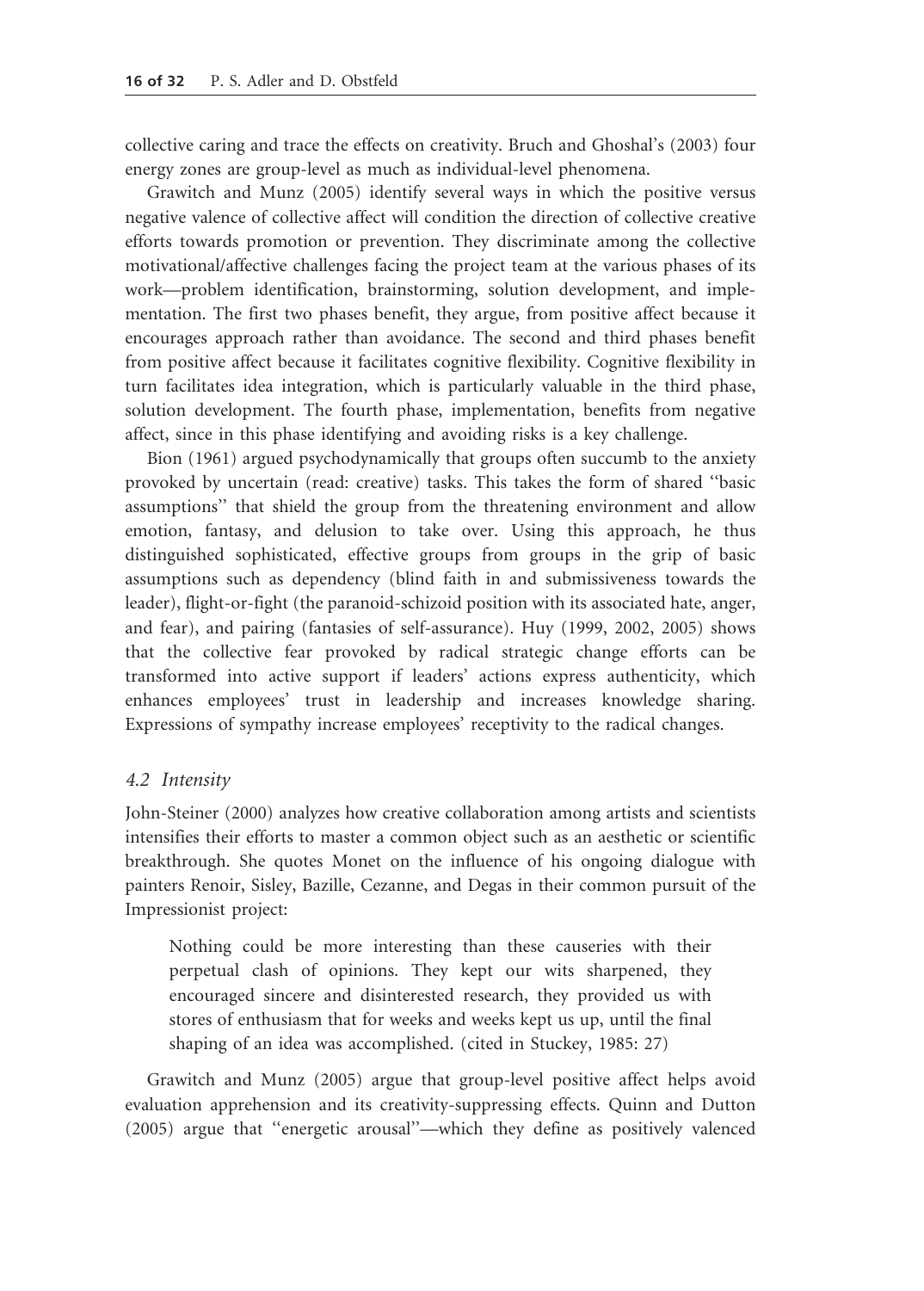activation—is contagious. So too are other emotions, including apathy and cynicism that fall in Bruch and Ghoshal's (2003) low energy zones.

## 4.3 Persistence

Persistence in the highly uncertain tasks that confront creative project teams depends on the affective dimension of the team's work; in routine operations affect and emotion are far less significant in determining persistence. Project champions are key as leaders whose impulses and charismatic—i.e., emotion-based—legitimacy in the eyes of others ''drive'' the project to overcome the psychological frustrations and anxieties provoked by the project's uncertainty (on charisma as emotion-based legitimacy, see Spencer, 1970). The psychodynamic approaches sketched by Huy and Bion seem particularly probative in this context.

Huy (2002) provides case study evidence showing the importance of collective emotion in explaining motivational persistence in radical strategic and organizational change projects. His work suggests that effective project managers facilitate persistence by ensuring ''emotional balancing''—acknowledging team members' anxiety but simultaneously fostering enthusiasm about the goal. Kidder (1981) offers journalistic corroboration (e.g., pp. 139–145). Huy presents this as a form of organization-level emotional capability. Reus and Liu (2004) argue similarly that emotional capability is a collective counterpart of individual emotional intelligence, composed of an ability to recognize and regulate emotions in groups. Zhou and George (2003) argue that the emotional intelligence of leaders is critical to supporting creativity efforts by mobilizing emotions to support the appropriate collective motivational direction, intensity, and persistence. John-Steiner (2000) extends Vygotsky's (1978) concept of ''zone of proximal development'' to argue that partners in creative collaborations offer each other ''emotional scaffolding'' in the form of the ''gift of confidence'' that fosters persistence.

## 5. Towards a richer account of exploratory search

The two preceding sections showed the centrality of affect in individual and collective creativity; this argument gives us a platform on which to begin building a richer account of exploratory search as a distinct institutionalized domain of organizationlevel activity. The Carnegie approach affords considerable insight into two other domains of activity: exploitation as embodied in repetitive operations relies on individual habit and collective routine, and strategy as a practical activity relies on individual intelligence and collective deliberation (what Winter, 2003, calls ''ad hoc decision making''). However, the absence of impulse/affect and projects from the Carnegie account makes it difficult to characterize exploration, which we understand to consist of the orchestrated stream of more or less creative projects that yield new products and processes.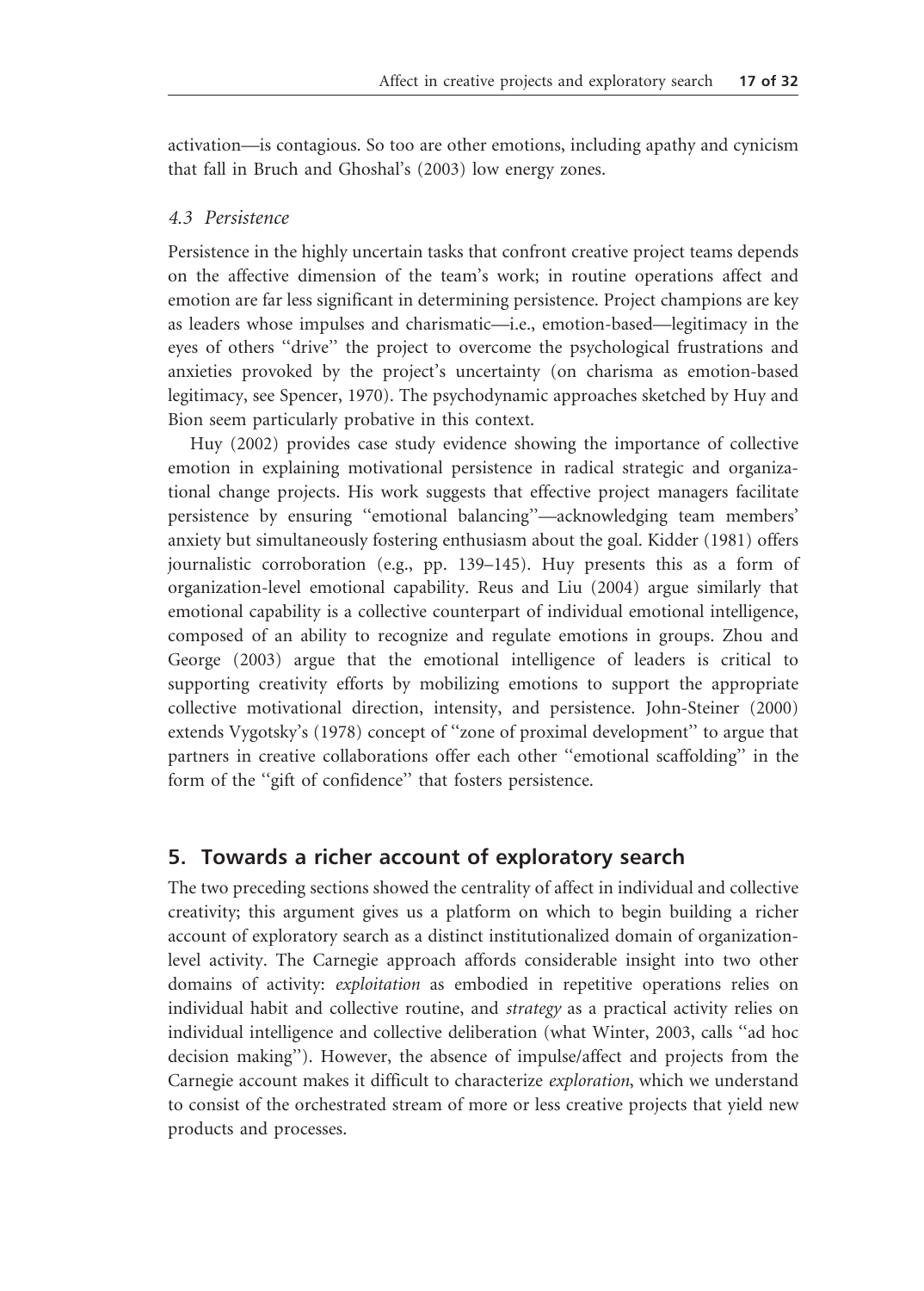March and Simon (1993, Ch. 6) identify some key features of the ''institutionalization of innovation''; but they overlook the affective dimension so salient to practitioners. Accounts such as Kidder's reveal that mobilizing an organization for sustained exploration is at its core a matter of sustaining creative contributors' passionate investments. Balancing competing product development teams is not just a cost-benefit exercise: it also requires nurturing emotional investments through the ups and downs of inevitable budget swings. Given the radical, Knightian uncertainty at the core of exploration, affect is bound to play a key role at this organizational level just as much as at the individual and team levels. Deliberation and routine alone cannot set and sustain adequate exploration budget levels or fix promising technology directions.

Using Dewey, we can conceptually differentiate exploration, exploitation, and strategy as three domains of organization-level activity, showing how each relies predominantly on one or other of the three forms of collective activity (i.e., projects, routines, and deliberation)—as presented in Table 2. By linking Tables 1 and 2, we can see the corresponding elements of individual conduct. The off-diagonal terms in Tables 1 and 2 are crucial in the real world, since the elements of each row are invariably intertwined in real activity. Table 3, therefore, elaborates on Table 2 so as to show some of the ways in which this intertwining is manifested.

Exploitation is the world of repetitive operations such as we find in mass production. It relies primarily on routines/habit. Deliberation/intelligence and projects/impulse are also important buttressing elements: without these, exploitation becomes rigid and unresponsive. Strategy is the world of priority- and directionsetting such as preoccupies management decision-making forums. It relies primarily on collective deliberation and individual intelligence. Routines/habit and projects/ impulse are important buttressing elements: without the former, the strategy process lacks discipline and stability, and without the latter, it lacks creativity. Exploration is the world of creative research such as predominates in for example (some) design, R&D, and engineering organizations. It relies primarily on projects and their underlying impulse/affect. Deliberation/intelligence and routines/habit are important

| Domains of organizational activity $\Rightarrow$<br>Forms of collective activity $\Downarrow$ | Exploration | Strategy | Exploitation |
|-----------------------------------------------------------------------------------------------|-------------|----------|--------------|
| Projects                                                                                      | $+++$       |          | $^+$         |
| Deliberation                                                                                  | $^+$        | $+++$    |              |
| Routines                                                                                      | $^+$        | $^+$     |              |

Table 2 Forms of collective activity and domains of organizational activity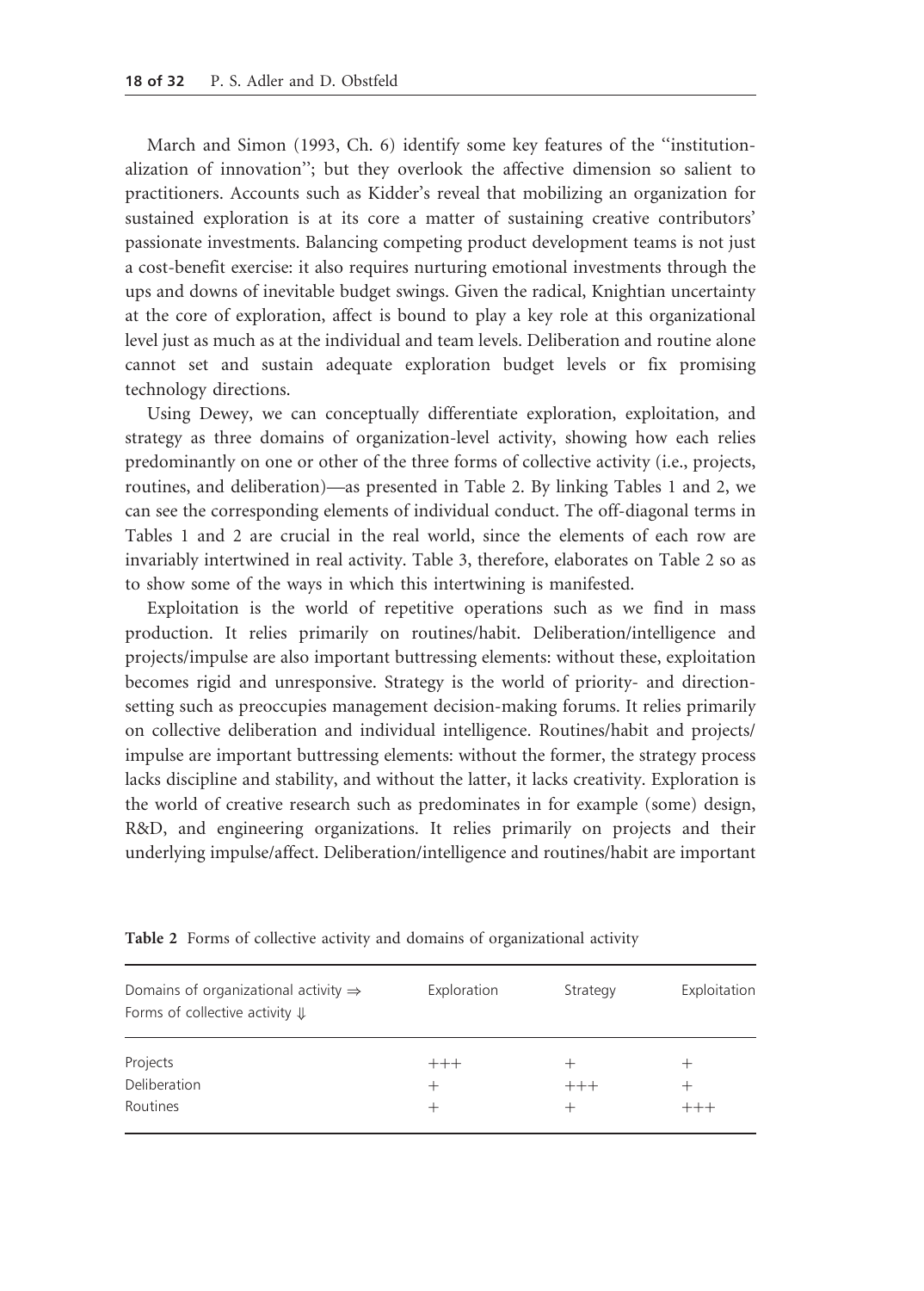| Domains of organizational<br>$activity \Rightarrow$<br>both rely on and drive individual<br>psychology and collective activity<br>(the primary one for each column is<br>in <b>bold</b> ) $\Downarrow$ | <b>Exploration</b> (the world of creative<br>search)                                                                                                                                                                                                                         | <b>Strategy</b> (the world of priority- and<br>direction-setting)                                                                      | <b>Exploitation</b> (the world of repetitive<br>operations)                                                                                                                                                                                                      |
|--------------------------------------------------------------------------------------------------------------------------------------------------------------------------------------------------------|------------------------------------------------------------------------------------------------------------------------------------------------------------------------------------------------------------------------------------------------------------------------------|----------------------------------------------------------------------------------------------------------------------------------------|------------------------------------------------------------------------------------------------------------------------------------------------------------------------------------------------------------------------------------------------------------------|
| * Impulse<br>* Projects                                                                                                                                                                                | * Creative intuition<br>* The innovation champion's drive<br>* The psycho-social maintenance<br>of a project team's motivation<br>under the stress of uncertain<br>ends and means                                                                                            | Intuition and drive and team<br>psychology are all needed as<br>complements to reasoned<br>deliberation in the strategy<br>process     | * Domesticated impulses of<br>self-control and discipline<br>* Mindfulness in routine operations as<br>affectively valenced caring                                                                                                                               |
| * Intelligence<br>* Deliberation                                                                                                                                                                       | * Moments of intendedly rational<br>deliberation (e.g., to establish<br>strategic priorities or make<br>trade-offs) that punctuate ongoing<br>project activity.<br>* Experimentation in projects requires * operations review meetings<br>rational design and interpretation | Intended but bounded rationality<br>in:<br>* strategy setting meetings<br>* management review meetings<br>for projects (phase reviews) | * Moments of rational decision needed<br>in routine operations to decide<br>(i) which routine to invoke, and<br>(ii) how to adapt it to the specific<br>situation<br>* Mindfulness in routine operations<br>as cognitive awareness of others in<br>the situation |

Table 3 The individual and collective psychological mechanisms in three domains of organizational activity

(continued)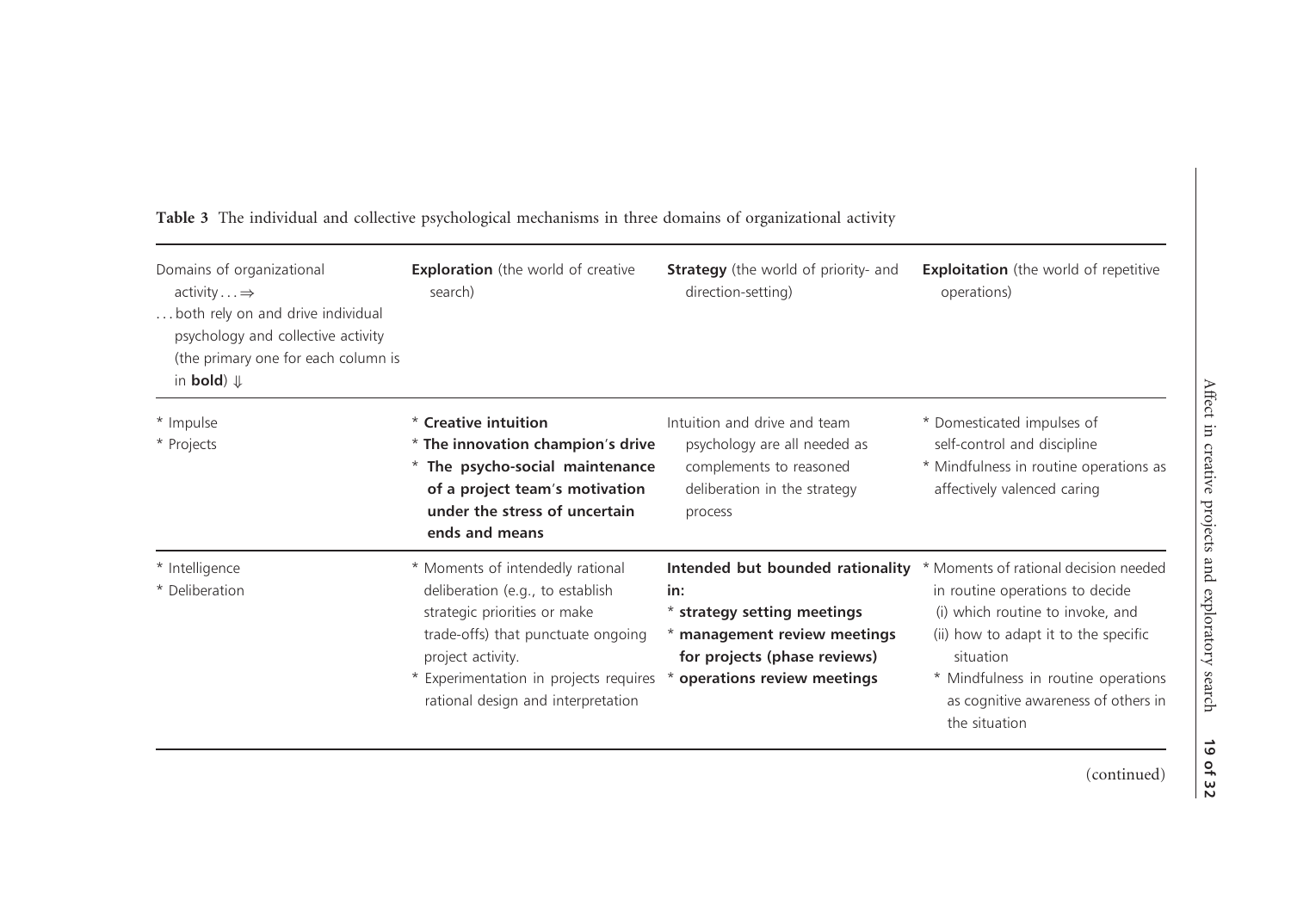#### Table 3 Continued

| * Habit<br>* Routine | * Creative search relies on individual<br>habits and collective routines to<br>accomplish individual and team<br>tasks: problem-solving heuristics,<br>templates to quide project activities<br>(higher-level routines)<br>* Cultivating habits of creativity<br>* Strategic decision-makers rely on<br>routines for setting priorities<br>and funding for project efforts | * The strategy process also leverages<br>routines: data presentation<br>templates, analysis routines,<br>templates for deliberation process<br>* Cultivating habits of rational<br>deliberation | Reliance on explicit procedures,<br>templates, etc. plus internalized<br>collective routines and<br>individual habits<br>* Cultivating habits of<br>mindfulness in routine<br>operations |
|----------------------|----------------------------------------------------------------------------------------------------------------------------------------------------------------------------------------------------------------------------------------------------------------------------------------------------------------------------------------------------------------------------|-------------------------------------------------------------------------------------------------------------------------------------------------------------------------------------------------|------------------------------------------------------------------------------------------------------------------------------------------------------------------------------------------|
|----------------------|----------------------------------------------------------------------------------------------------------------------------------------------------------------------------------------------------------------------------------------------------------------------------------------------------------------------------------------------------------------------------|-------------------------------------------------------------------------------------------------------------------------------------------------------------------------------------------------|------------------------------------------------------------------------------------------------------------------------------------------------------------------------------------------|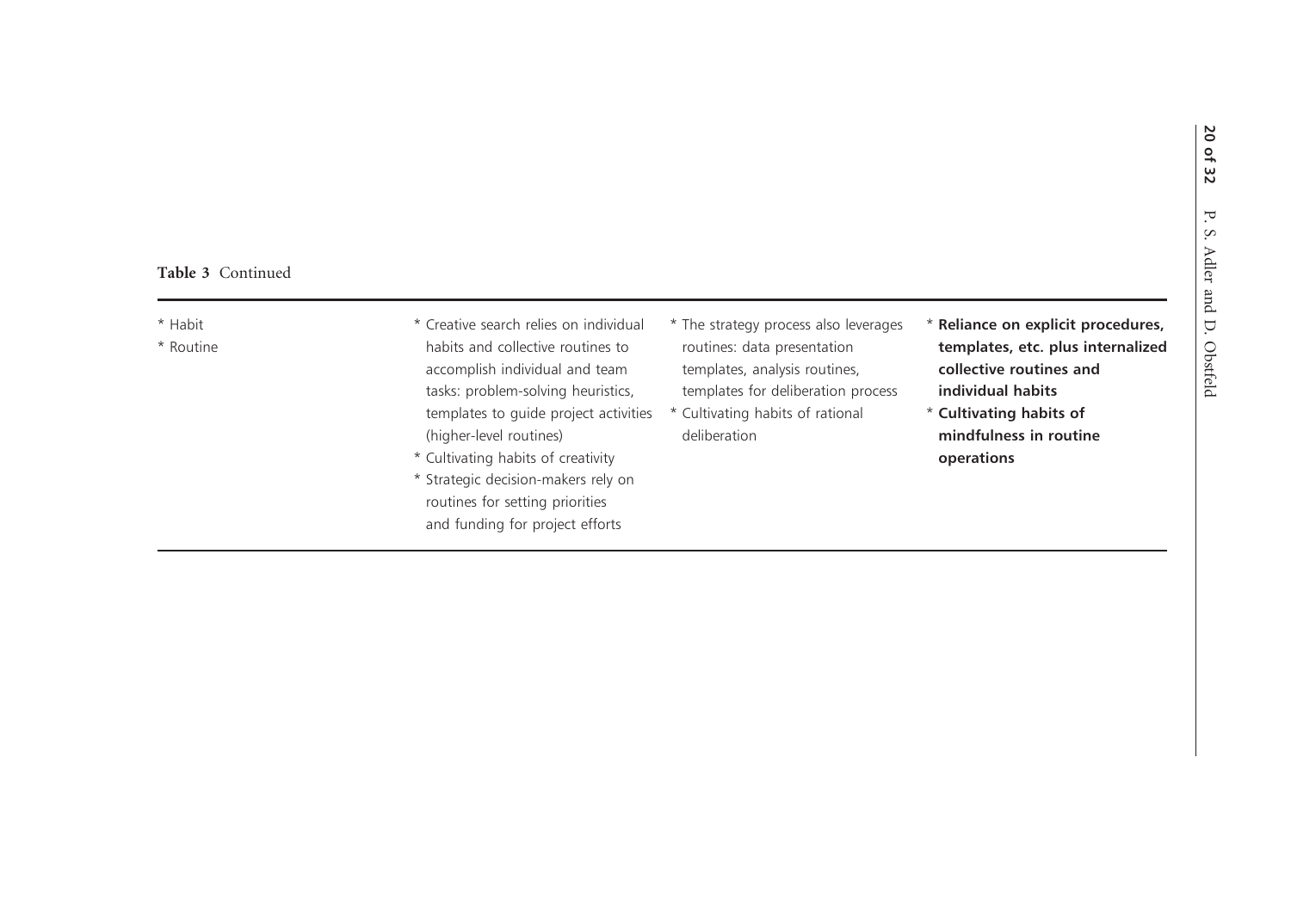buttressing elements: without these, exploration lacks strategic direction and discipline.

As Table 3 shows, affect/impulse is the heart of exploration, but—as Dewey argued—it is profoundly modified by the intertwining with intelligence and habit. Most notably, alongside the ongoing need for emotion-based charismatic leadership of creative organizations and for affectively charged innovation climates, the ''routinization of innovation'' discussed by Schumpeter (1976) requires the domestication of unruly creative impulses. Creativity becomes a habit. Collective creativity acquires its own routines as project management becomes an established discipline. Impulse is also enriched by intelligence: its direction can become more forward-looking, and strategic planning can ensure that the creative impulse is afforded the resources it needs to do its work in the form of an aggregate project plan (Wheelwright and Clark, 1992). In Dewey's terms, impulsive, spontaneous ''valuing'' evolves into a more deliberative ''evaluating'' (Anderson, 2005) as firms develop more sophisticated ways to steer the exploration effort and to balance exploration and exploitation. However, if we forget the impulsive/affective basis of creativity and creative projects, we will find it difficult to account for the passion that is needed to support high levels of investment in exploration.<sup>5</sup>

## 6. Conclusion

The goal of this article was to highlight the role of affect in exploratory search, and thereby to remedy a significant gap in the Carnegie account. We identified various ways in which affect is crucial to individual creativity and to collective creative projects, which then enabled us to sketch a richer account of exploration in organizations.

We should note in conclusion that our analysis can be extended to show the role of affect in exploitation and strategy. Table 4 suggests several ways in which exploration, exploitation, and strategy are themselves intertwined. Tables 3 and 4 together lead to the conclusion that if affect is key to exploration, it also has considerable effects on strategy and exploitation. Not only are impulse and affect directly implicated as secondary influences (as shown in Tables 2 and 3), but this influence is magnified insofar as exploration, strategy, and exploitation mutually condition each other.

Notwithstanding its scope, the goal of this article was modest: to understand creative search in organizations, we have sought to show how we might enrich the Carnegie model using Dewey's account of human conduct. This will, we hope open

<sup>&</sup>lt;sup>5</sup> Affect has also become a focus for the study of governance in political science: see Nussbaum (2001); Marcus (2002); Markell (2000); and Aldrich and Transue (2002).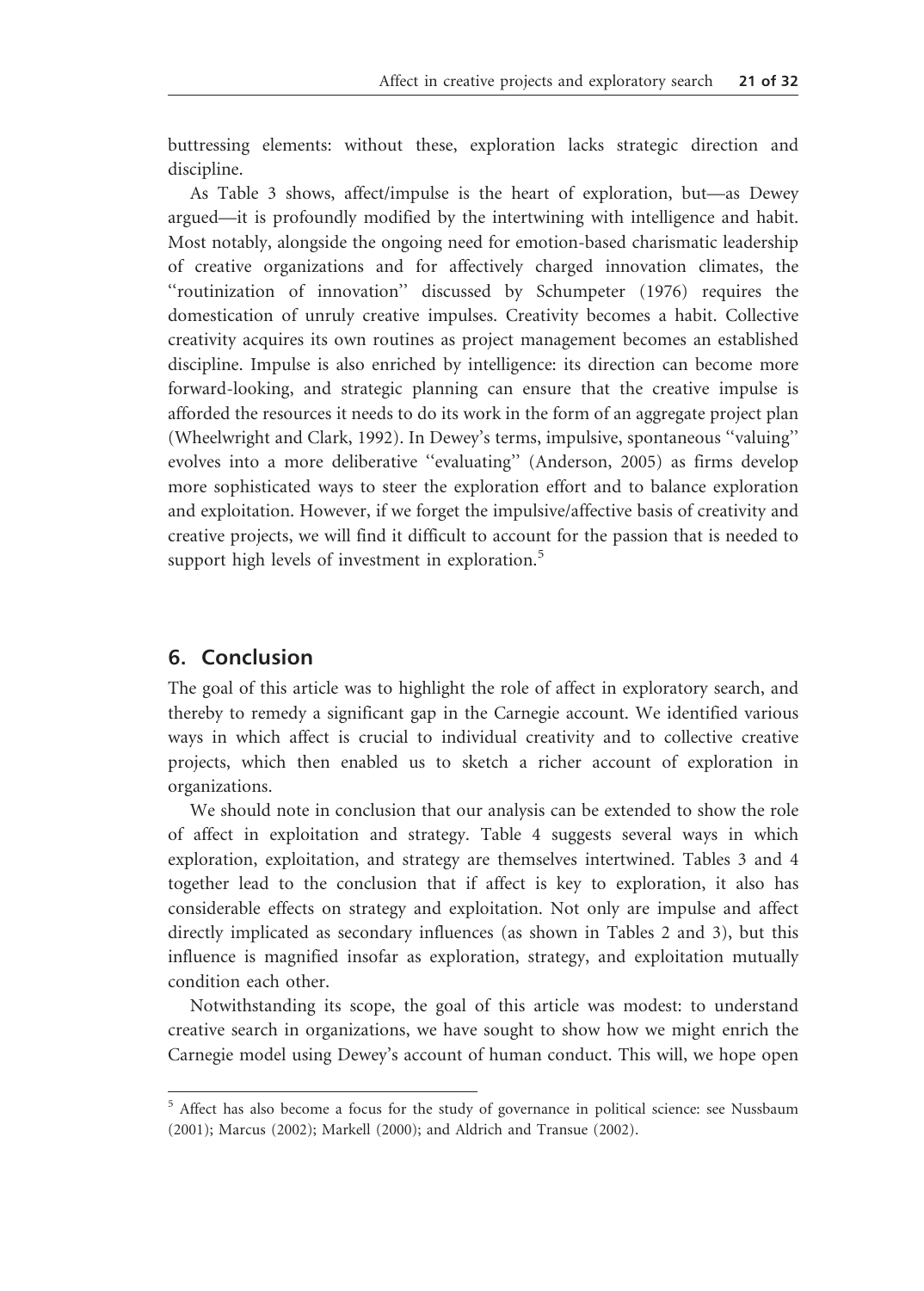| These $\Rightarrow$<br>drive these $\Downarrow$ | Exploration                                                                                  | <b>Strategy</b>                                                       | Exploitation                                                                                                            |
|-------------------------------------------------|----------------------------------------------------------------------------------------------|-----------------------------------------------------------------------|-------------------------------------------------------------------------------------------------------------------------|
| Exploration                                     | One exploratory project sparks another                                                       | Strategy sets the direction of exploration                            | Experience in exploitation activities throws<br>up problems and opportunities for<br>exploration                        |
| <b>Strategy</b>                                 | Exploration opens up new strategy<br>options                                                 | Strategic action creates strategic options                            | Operational improvements through<br>refined exploitation create new<br>capabilities and open up new strategy<br>options |
| <b>Exploitation</b>                             | Exploratory projects can create new<br>processes and routines for exploitation<br>operations | Strategy shapes the priorities of<br>exploitation-oriented operations | Accumulation of exploitation experience<br>drives habit formation and learning<br>curve                                 |

#### Table 4 The intertwining of exploration, strategy, and exploitation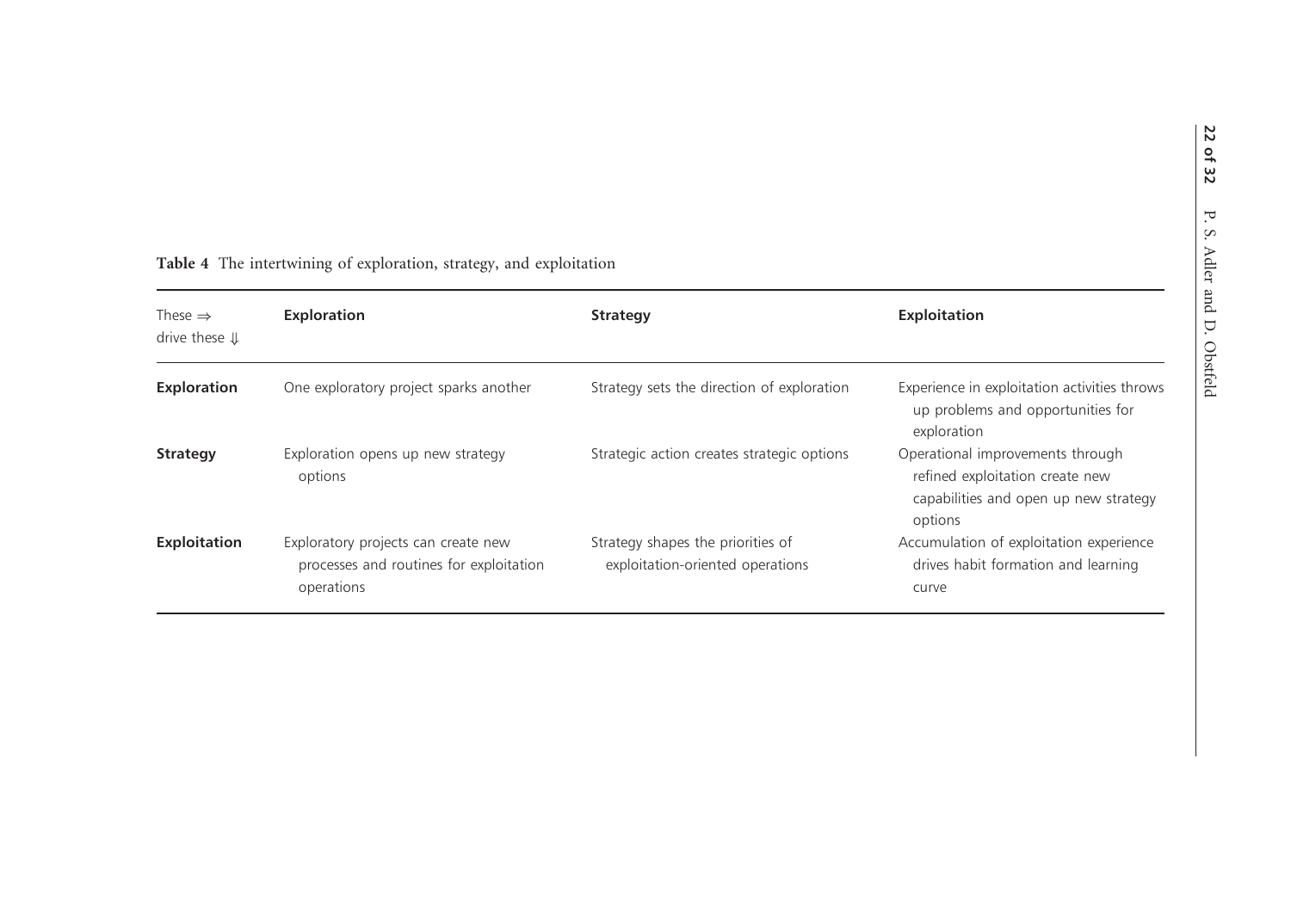research on creativity, projects, and exploratory search to the rapidly growing fields of research on affect at the individual and collective levels.

## Acknowledgements

Michael Cohen encouraged us to read Dewey and provided invaluable scaffolding along the way. Discussions with Martha Feldman, James March, Sid Winter have also been very helpful. We also thank Alexandra Michel, Tom Cummings, Matt Grawitch, Larry Greiner, Jay Kim, Lin Chai, Yuan Li, Ilya Okhmatovskiy, Philip More, Helena Yli-Renko, Quy Huy, Max Boisot, Mihaly Csikszentmihalyi, Joann Horai, Dorothy Leonard, Renee Rottner, Myeong-Gu Seo, and ICC reviewers for comments on earlier drafts.

## Addresses for correspondence

Paul S. Adler, Marshall School of Business, University of Southern California, Bridge Hall 306, Los Angeles, CA 90089-0808, USA. Email: padler@usc.edu David Obstfeld, The Paul Merage School of Business, University of California, Irvine, CA 92697-3125, USA. Email: dobstfel@uci.edu

## References

- Aldrich, J. and J. Transue (2002), 'Passion and reason: incentives and internalization in politics,' paper presented at American Political Science Association meeting Boston. Downloaded from<http://www.duke.edu/>~aldrich/pasteur2002.pdf July 25, 2006.
- Alexander, T. M. (1987), John Dewey's Theory of Art, Experience and Nature: The Horizon of Feeling. State University of New York Press: Albany, NY.
- Amabile, T. M. (1996), Creativity in Context. Westview: Boulder, CO.
- Amabile, T. M., S. G. Barsade, J. S. Mueller and B. M. Staw (2005), 'Affect and creativity at work,' Administrative Science Quarterly, 50(3), 367–403.
- Anderson, E. (2005), 'Dewey's moral philosophy,' in E. N. Zalta (ed.), The Stanford Encyclopedia of Philosophy (Spring 2005 Edition), URL =  $\langle \text{http://plato.stanford.edu/}$ archives/spr2005/entries/dewey-moral/4.
- Anderson, N. R. and M. A. West (1998), 'Measuring climate for work group innovation: development and validation of the team climate inventory,' Journal of Organizational Behavior, 19, 235–258.
- Ashforth, B. E. and R. H. Humphrey (1995), 'Emotion in the workplace: a reappraisal,' Human Relations, 48(2), 97–125.
- Ashkanasy, N., W. Zerbe and C. Hartell (2002), Managing Emotions in the Workplace. M.E. Sharpe: New York.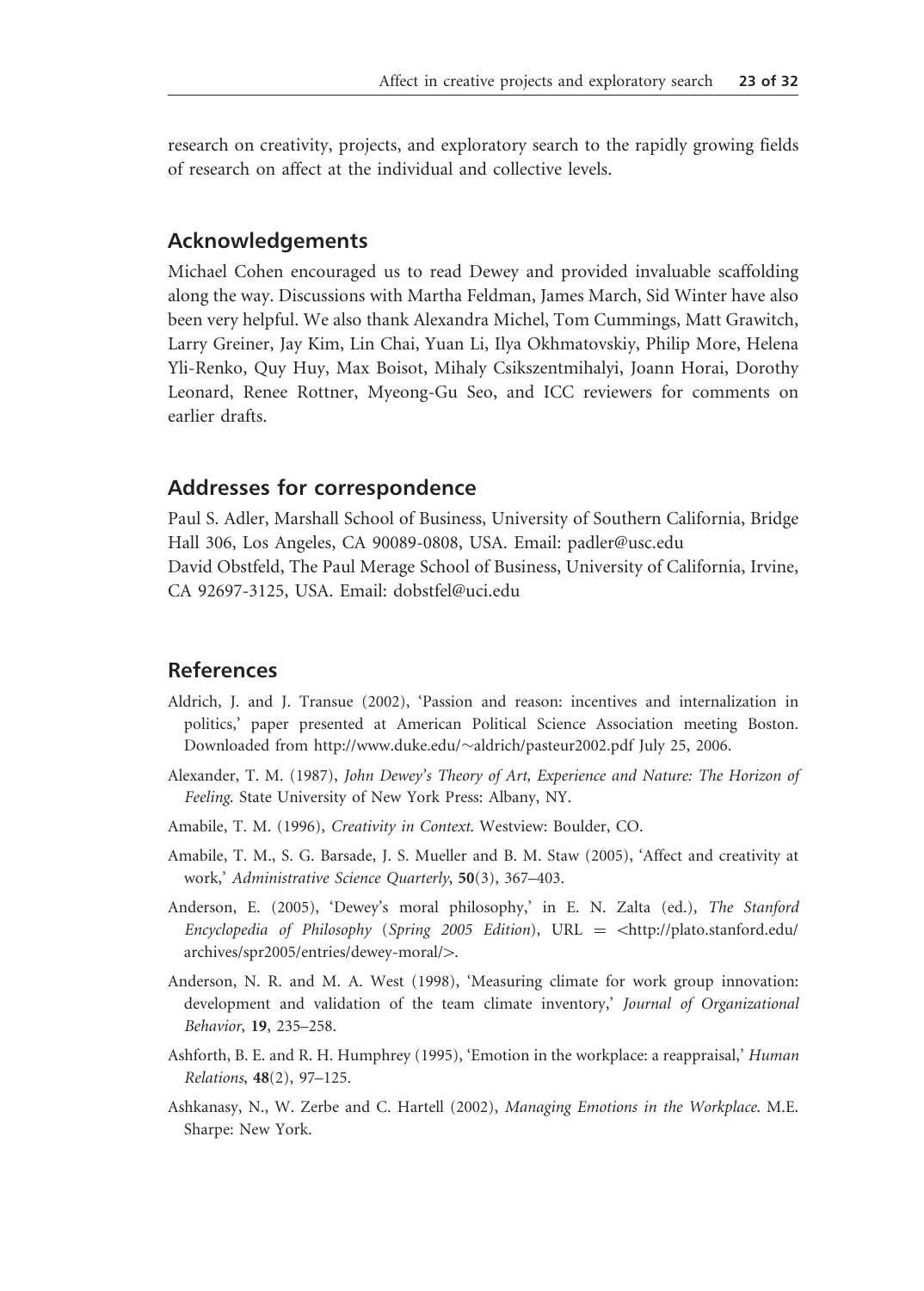- Augier, M. (2001), 'Typicality and novelty: Schütz and Shackle on the paradox of choice,' Review of Austrian Economics, 14(2/3), 193–207.
- Augier, M. (2004), 'James March on education, leadership, and Don Quixote: introduction and interview,' Academy of Management Learning and Education, 3(2), 169–177.
- Augier, M. S. and S. D. Sarasvathy (2004), 'Integrating cognition, evolution and design: extending simonian perspectives to strategic organization,' Strategic Organization, 2, 169–204.
- Augier, M. S. and K. Kreiner (2000), 'Rationality, imagination and intelligence: some boundaries in human decision-making,' Industrial and Corporate Change, 9(4), 659–681.
- Barbalet, J. M. (1998), Emotion, Social Theory, and Social Structure. Cambridge University Press: Cambridge.
- Barsade, S. G. (2002), 'The ripple effect: emotional contagion and its influence on group behavior,' Administrative Science Quarterly, 47, 644-675.
- Barsade, S. G. and D. E. Gibson (1998), 'Group emotion: a view from top and bottom,' in D. H. Gruenfeld, B. Mannix and M. Neale (eds), Research on Managing Groups and Teams. JAI Press: Stamford, CT.
- Bion, W. R. (1961), Experiences in Groups. Tavistock: London.
- Bradshaw, G., P. Langley and H. Simon (1983), 'Studying scientific discovery by computer simulation,' Science, 222(4627), 971–975.
- Brief, A. P. and H. M. Weiss (2002), 'Affect in the workplace,' Annual Review of Psychology, 53, 279–307.
- Bruch, H. and S. Ghoshal (2003), 'Unleashing organizational energy,' MIT Sloan Management Review, 45, 45–51.
- Carver, C. S. (2001), 'Affect and the functional bases of behavior: on the dimensional structure of affective experience,' Personality and Social Psychology Review, 5, 345–356.
- Chytry, J. (2003), 'Between polis and poiesis: on the ''Cytherean'' ambiguities in the poetry of James G. March,' Industrial and Corporate Change, 12, 943–960.
- Cohen, M. D. (forthcoming), 'Laying the foundations for Cyert and March,' Organization Science.
- Collins, R. (2004), Interaction Ritual Chains. Princeton University Press: Princeton, NJ.
- Cowen, T. (2003), 'Entrepreneurship, Austrian economics, and the quarrel between philosophy and poetry,' Review of Austrian Economics, 16(1), 5–23.
- Csikszenthmihalyi, M. (1999), 'Implications of a systems perspective for the study of creativity,' in R. J. Sternberg (ed.), Handbook of Creativity. Cambridge University Press: Cambridge, pp. 313–335.
- Csikszentmihalyi, M. (1989a), 'Motivation and creativity: towards a synthesis of structural and energistic approaches to cognition,' New Ideas in Psychology, 6, 159–176.
- Csikszentmihalyi, M. (1989b), 'Solving a problem is not finding a new one: a response to Herbert Simon,' New Ideas in Psychology, 6, 183–186.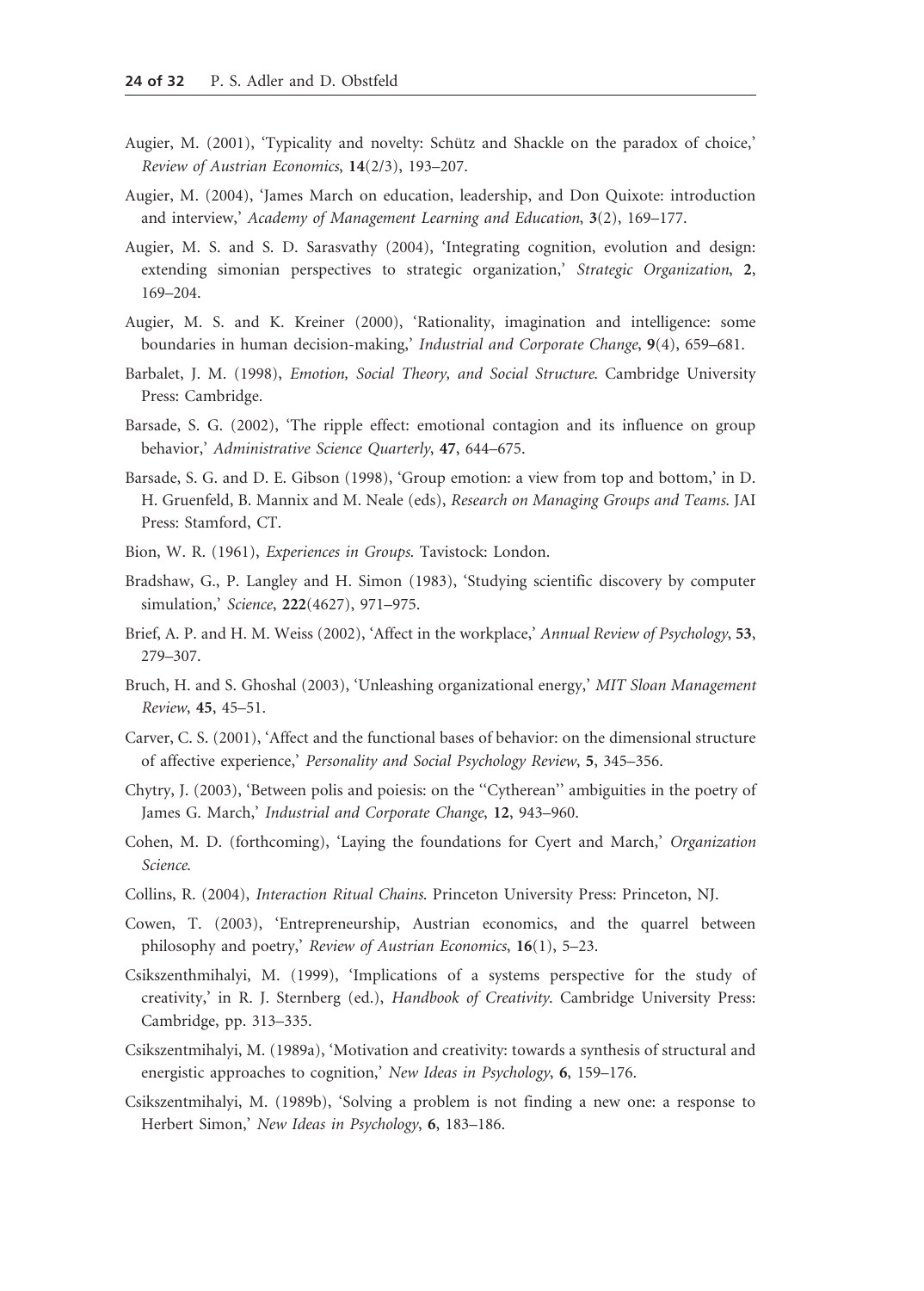- Csikszentmihalyi, M. (1996), Creativity: Flow and the Psychology of Discovery and Invention. HarperCollins: New York.
- Cyert, R. M. and J. G. March (1992), A Behavioral Theory of the Firm. Blackwell: Cambridge, MA (originally published 1963).
- D'Andrade, R. G. and C. Strauss (eds) (1992), Human Motives and Cultural Models. Cambridge University Press: Cambridge.
- Damasio, A. (1994), Descartes' Error: Emotion, Reason, and the Human Brain. Putnam Publishing: New York.
- Damasio, A. (1999), The Feeling of What Happens. Harvest/Harcourt: San Diego.
- Darwin, C. R. (1965), The Expression of the Emotions in Man and Animals. University of Chicago Press: Chicago (originally published 1872).
- De Groot, A. D. (1978), Thought and Choice and Chess. Mouton: The Hague (Original work published 1946).
- Dewey, J. (1896), 'The reflex arc concept in psychology,' Psychological Review, 3, 357–370.
- Dewey, J. (1988), 'Experience and nature,' in J. A. Boydston (ed.), John Dewey: The Later Works, 1925–1953. Southern Illinois Press: Carbondale and Edwardsville (originally published 1925).
- Dewey, J. (2002), Human Nature and Conduct. Prometheus: Amherst, MA (originally published 1922).
- Dewey, J. and A. Bentley (1989), 'Knower and the known,' in J. A. Boydston (ed.), The Later Works of John Dewey. Vol. 16, Southern Illinois Press: Carbondale and Edwardsville (originally published 1949).
- Downes, S. (1990), 'Herbert Simon's computational models of scientific discovery,' PSA: Proceedings of the Biennial meeting of the Philosophy of Science Association, 1, 97–108.
- Duncan, W. R. (1996), A Guide to the Project Management Body of Knowledge. Project Management Institute: Newton Square, PA.
- Durkheim, E. (1982), The Rules of the Sociological Method. Free Press: New York.
- Earl, P. (1986), Lifestyle Economics: Consumer Behavior in a Turbulent World. Wheatshaft: Brighton.
- Eisenberg, J. and K. James (2005), 'The relationship between affect and creativity in organizations: the roles of affect characteristics, neuro-cognitive mechanisms, and task type,' in Neal Ashkanasy, Charmine Härteland, and Wilfred Zerbe, (Eds.), Research on Emotion in Organizations, Volume 1: The Effect of Affect in Organizational Settings. Elsevier: Oxford, UK.
- Ekman, P. (1972), 'Universals and cultural differences in facial expressions of emotion,' in J. R. Cole (ed.), Nebraska Symposium on Motivation. Vol. 19, University of Nebraska Press: Lincoln, pp. 207–283.
- Ekvall, G. (1997), 'Organizational conditions and levels of creativity,' Creativity and Innovation Management, 6, 195–205.
- Elias, N. (2000), The Civilizing Process. Blackwell: Malden, MA.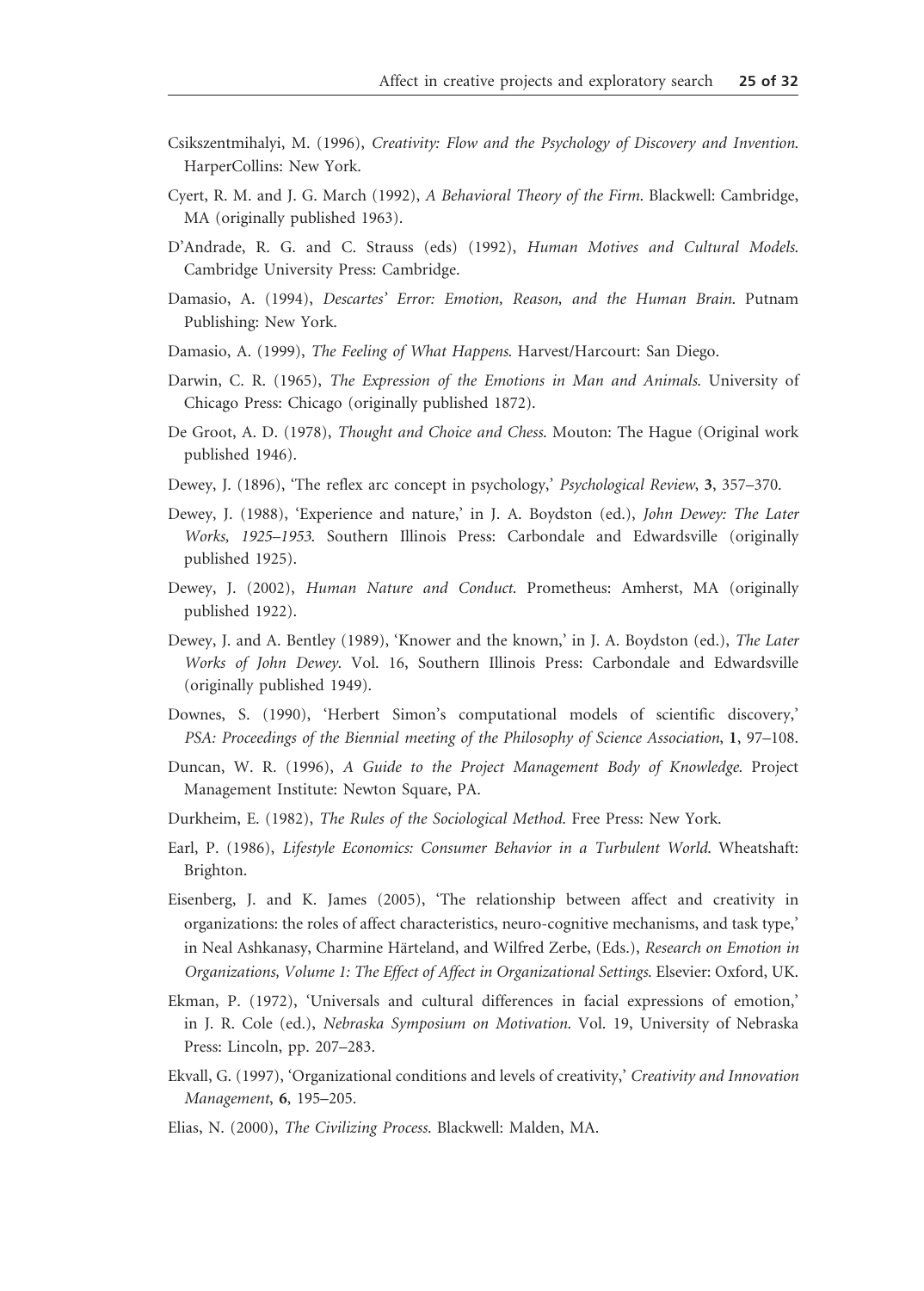- Elster, J. (1998), 'Emotions and economic theory,' Journal of Economic Literature, 36(1), 47–74.
- Emirbayer, M. and C. A. Goldberg (2005), 'Pragmatism, Bourdieu, and collective emotions in contentious politics,' Theory and Society, 34, 469–518.
- Emirbayer, M. and A. Mische (1998), 'What is agency?' American Journal of Sociology, 103, 962–1023.
- Engestrom, Y. (1987), Learning by Expanding: An Activity-theoretical Approach to Developmental Research. Orienta-Konsultit: Helsinki.
- Erez, A. and A. M. Isen (2002), 'The influence of positive affect on components of expectancy motivation,' Journal of Applied Psychology, 87, 1055–1067.
- Feldman, M. S. and B. T. Pentland (2003), 'Reconceptualizing organizational routines as a source of flexibility and change,' Administrative Science Quarterly, 48, 94–118.
- Filipic, S. (n.d.), 'The origin of somatic markers: a suggestion to Damasio's theory inspired by Dewey's ethics.' Downloaded from [http://www.hcrc.ed.ac.uk/cogsci2001/pdf-files/0285.pdf,](http://www.hcrc.ed.ac.uk/cogsci2001/pdf-files/0285.pdf) May 22, 2006.
- Fineman, S. (ed.) (2000), Emotion in Organizations, 2nd edn. Sage: Thousand Oaks, CA.
- Flam, H. (1993), 'Fear, loyalty, and greedy organizations,' in S. Fineman (ed.), Emotion in Organizations. Sage: London, UK, pp. 58–75.
- Ford, C. M. (1996), 'A theory of individual creative action in multiple social domains,' Academy of Management Review, 21, 1112–1142.
- Frederickson, B. L. (2001), 'The role of positive emotions in positive psychology: the broaden-and-build theory of positive motions,' American Psychologist, 56, 218–226.
- Freud, S. (1921), Group Psychology and the Analysis of the Ego. Hogarth: London.
- Frijda, N. H. (1986), The Emotions. Cambridge University Press: Cambridge.
- Frost, P. (2003), Toxic Emotions at Work. Harvard Business School Press: Boston, MA.
- Gabriel, Y. (1998), 'Psychoanalytic contributions to the study of the emotional life of organizations,' Administration and Society, 30, 291–314.
- Gabriel, Y. and A. Carr (2002), 'Organizations, management and psychoanalysis: an overview,' Journal of Managerial Psychology, 17, 348–365.
- Gallese, V. (n.d.), 'Intentional attunement. The mirror neuron system and its role in interpersonal relations,' European Science Foundation, downloaded July 1, 2006 from [http://www.interdisciplines.org/mirror/papers/1.](http://www.interdisciplines.org/mirror/papers/1)
- Gavetti, G. (2005), 'Cognition and hierarchy: rethinking the microfoundations of capabilities development,' Organization Science, 16, 599–617.
- Gavetti, G. and D. Levinthal (2000), 'Looking forward and looking backward: cognitive and experiential search,' Administrative Science Quarterly, 45, 113–137.
- Gemmill, G. and D. Wilemon (1994), 'The hidden side of leadership in technical team management,' Research-Technology Management, 37, 25–32.
- George, J. M. and A. P. Brief (1992), 'Feeling good, doing good: a conceptual analysis of the mood at work–organizational spontaneity relationship,' Psychological Bulletin, 112, 310–329.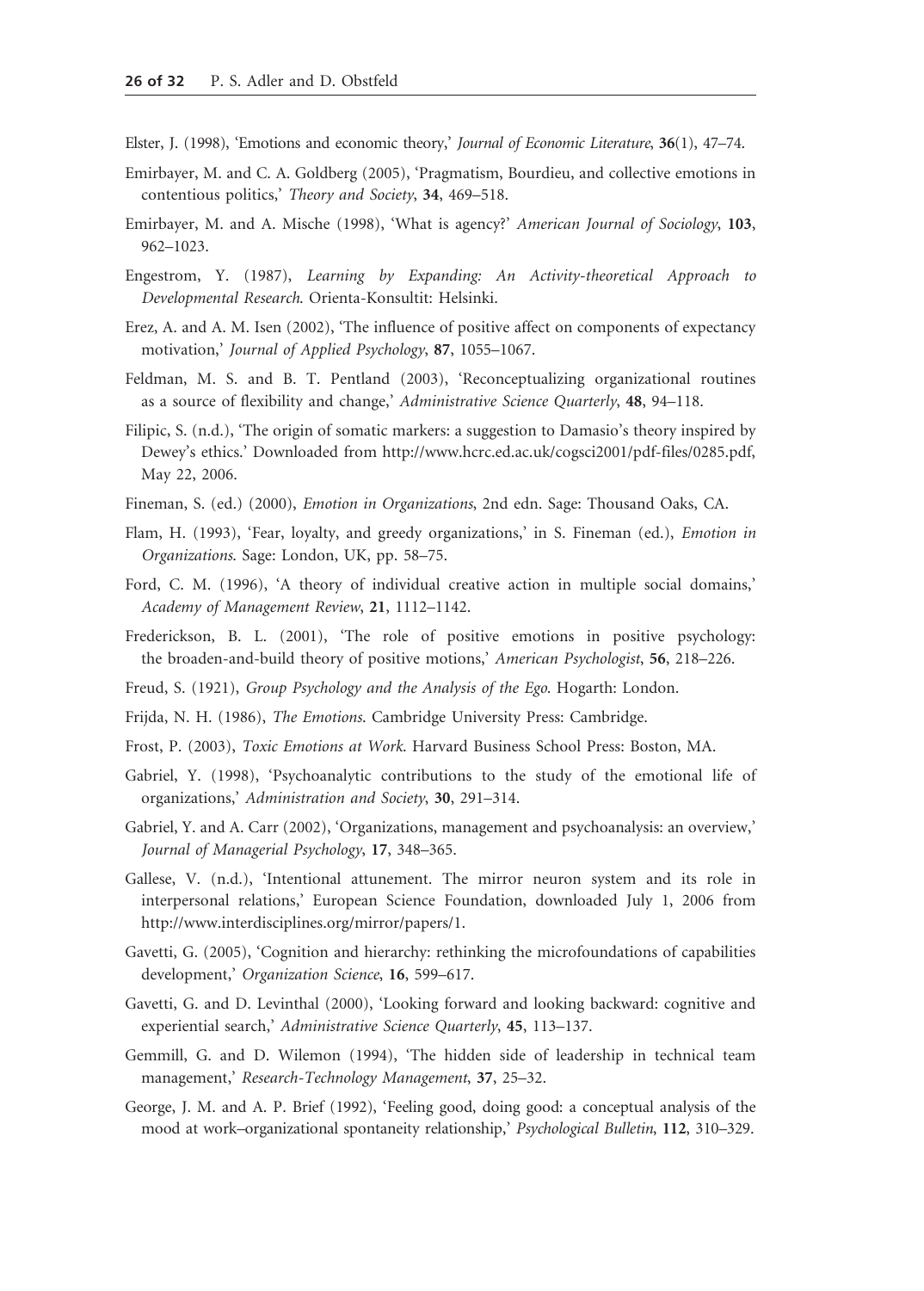- George, J. M. and J. Zhou (2002), 'Understanding when bad moods foster creativity and good ones don't: the role of context and clarity of feelings,' Journal of Applied Psychology, 87, 687–697.
- Glazer, C. S. (2003), Looking Closely at Emotional Expression in an Online Course: A Case Study of Distributed Emotion[, PhD dissertation. U. Texas, Austin, available at http://www.scho](http://www.scholarlypursuits.com/diss.pdf)larlypursuits.com/diss.pdf, consulted May 11, 2006.
- Glover, N. (n.d.), Psychoanalytic Aesthetics: The British School, downloaded from <http:// human-nature.com/free-associations/glover/> on May 25, 2006.
- Goleman, D. (2003), Destructive Emotions: How Can We Overcome Them? A Scientific Dialogue with the Dalai Lama. Random House: New York.
- Goss, D. (2005), 'Schumpeter's legacy? Interaction and emotions in the sociology of entrepreneurship,' Entrepreneurship Theory and Practice, March, 205–218.
- Grawitch, M. J. and D. C. Munz (2005), 'Individual and group affect in problem-solving workgroups,' in C. E. J. Hartel, W. J. Zerbe and N. M. Ashkenasy (eds), *Emotions in* Organizational Behavior. Lawrence Erlbaum: Mahwah, NJ.
- Grawitch, M. J., D. C. Munz and T. J. Kramer (2003), 'Effects of member mood states on creative performance in temporary work groups,' Group Dynamics: Theory, Research, and Practice, 7, 41–54.
- Hanoch, Y. (2002), 'Neither an angel nor an ant: emotion as an aid to bounded rationality,' Journal of Economic Psychology, 23, 1–25.
- Hatchuel, A. (2002), 'Towards design theory and expandable rationality: the unfinished program of Herbert Simon,' Journal of Management and Governance, 5, 260–273.
- Henrickson, G. P. (2003), 'Mark Twain, criticism, and the limits of creativity,' Creativity Research Journal, 15(2 & 3), 253–260.
- Higgins, E. T. (1997), 'Beyond pleasure and pain,' American Psychologist, 52, 1280–1300.
- Hirschhorn, L. (1988), The Workplace Within: Psychodynamics of Organizational Life. MIT Press: Cambridge, MA.
- Hirschhorn, L. (1991), Managing in the New Team Environment: Skills, Tools, and Methods. Addison-Wesley: Reading, MA.
- Hirschhorn, L. (1997), Reworking Authority: Leading and Following in the Post-Modern Organization. MIT Press: Cambridge, MA.
- Hirschhorn, L. (2003), 'Passion and group life,'. Center for Applied Research: Philadelphia.
- Hirschman, A. O. (1977), The Passions and the Interests. Princeton University Press: Princeton, NJ.
- Holder, J. J. (1994/1995), 'An epistemological foundation for thinking: a Deweyian approach,' Studies in Philosophy and Education, 13, 169–174.
- Howard-Grenville, J. A. (2005), 'The persistence of flexible organizational routines: the role of agency and organizational context,' Organization Science, 16, 618–636.
- Hutchins, E. (1995), Cognition in the Wild. MIT Press: Cambridge, MA.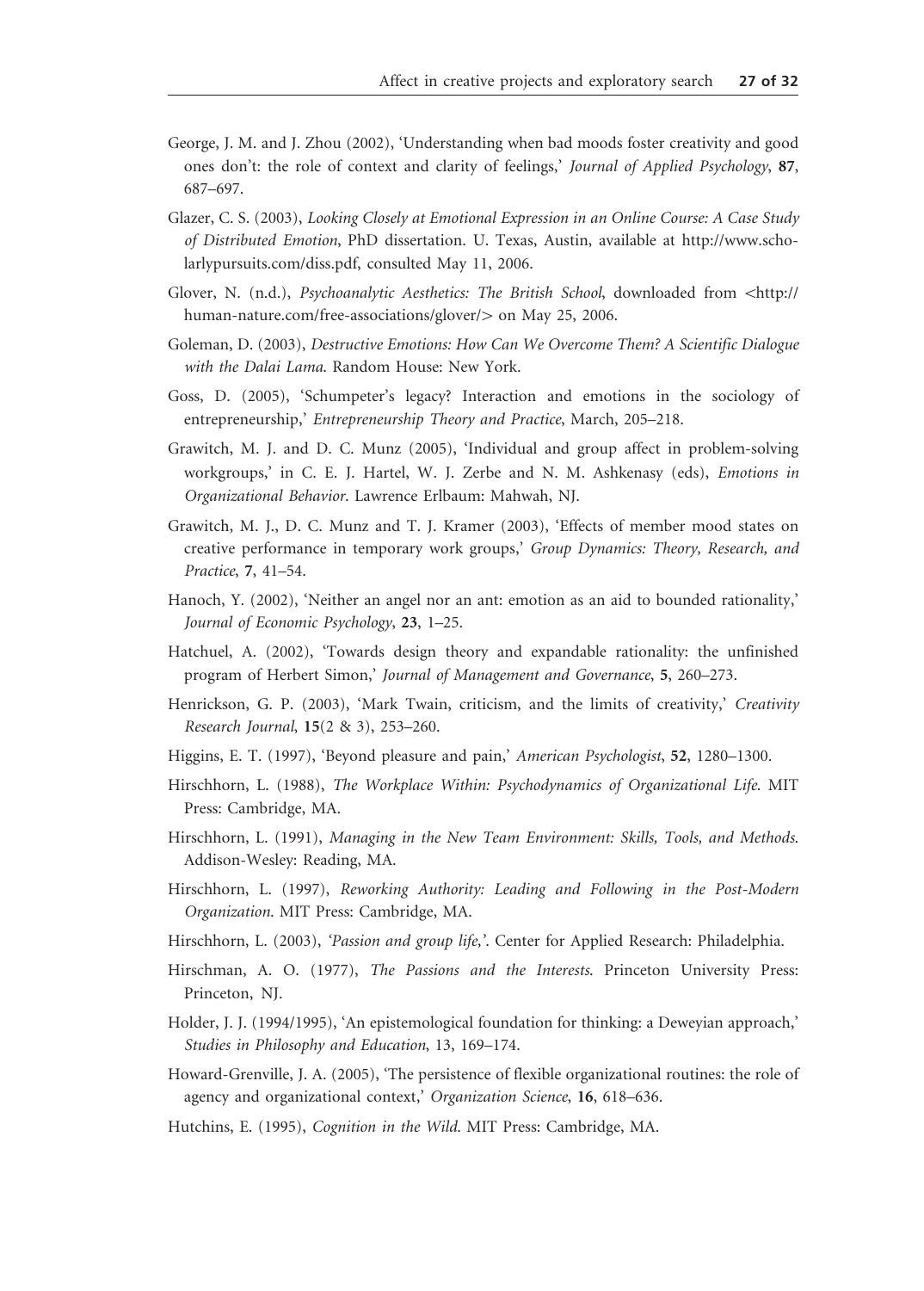- Huy, Q. N. (1999), 'Emotional capability, emotional intelligence, and radical change,' Academy of Management Review, 24, 325–345.
- Huy, Q. N. (2002), 'Emotional balancing of organizational continuity and radical change: the contribution of middle managers,' Administrative Science Quarterly, 47, 31–69.
- Huy, O. N. (2005), 'An emotion-based view of strategic renewal,' Advances in Strategic Management, 22, 3–37.
- Isen, A. M. (2000), 'Positive affect and decision making,' in M. Lewis and J. M. Haviland-Jones (eds), Handbook of Emotions. Guilford: New York.
- Izard, C. E. (1991), The Psychology of Emotions. Plenum Press: New York.
- Joas, H. (1997), The Creativity of Action. University of Chicago Press: Chicago.
- Johnson-Laird, P. N. and K. Oatley (2000), 'Cognitive and social construction in emotion,' in M. Lewis and J. M. Haviland-Jones (eds), Handbook of Emotions. 2nd edn. Guilford Press: New York, pp. 458–475.
- John-Steiner, V. (2000), Creative Collaboration. Oxford University Press: New York.
- Katz, L. G. and S. C. Chard (1989), Engaging Children's Minds: The Project Approach. Ablex: Norwood, NJ.
- Kelly, J. R. and S. G. Barsade (2001), 'Mood and emotions in small groups and work teams,' Organizational Behavior & Human Decision Processes, 86, 99–130.
- Kelly, J. R. and J. R. Spoor, (2005), 'Affective influence in groups,' paper presented at the 8th Annual Sydney Symposium on Social Psychology, Australia.
- Kemper, T. D. (ed) (1990), Research Agendas in the Sociology of Emotions. State University of New York Press: Albany.
- Ketelaar, T. and P. M. Todd (2000), 'Framing our thoughts: ecological rationality, evolutionary psychology's answer to the frame problem,' in H. R. Holcomb (ed.), Conceptual Challenges in Evolutionary Psychology: Innovative Research Strategies. Kluwer: Norwell, MA.
- Kidder, T. (1981), Soul of a New Machine. Atlantic-Little Brown: New York.
- Kirzner, I. M. (1973), Competition and Entrepreneurship. University of Chicago Press: Chicago.
- Kirzner, I. M. (1999), 'Creativity and/or alertness: a reconsideration of the Schumpeterian entrepreneur,' Review of Austrian Economics, 11, 5–17.
- Knoll, M. (1997), 'The project method: its vocational education origin and international development,' Journal of Industrial Teacher Education, 34, 3.
- Knorr Cetina, K. and D. Karin (2001), 'Objectual practice,' in T. Schatzki, C. Knorr, D. Karin and E. von Savigny (eds), The Practice Turn in Contemporary Theory. Routledge: New York.
- Knorr Cetina, K. (1999), Epistemic Communities. Harvard Education Press: Cambridge.
- Langley, P., H. Simon, G. Bradshaw and J. Zytkow (1987), Scientific Discovery–Computational Explorations of the Creative Processes. MIT Press: Cambridge.
- Lazarus, R. (1982), 'Thoughts on the relations between emotion and cognition,' American Psychologist, 37, 1019–1024.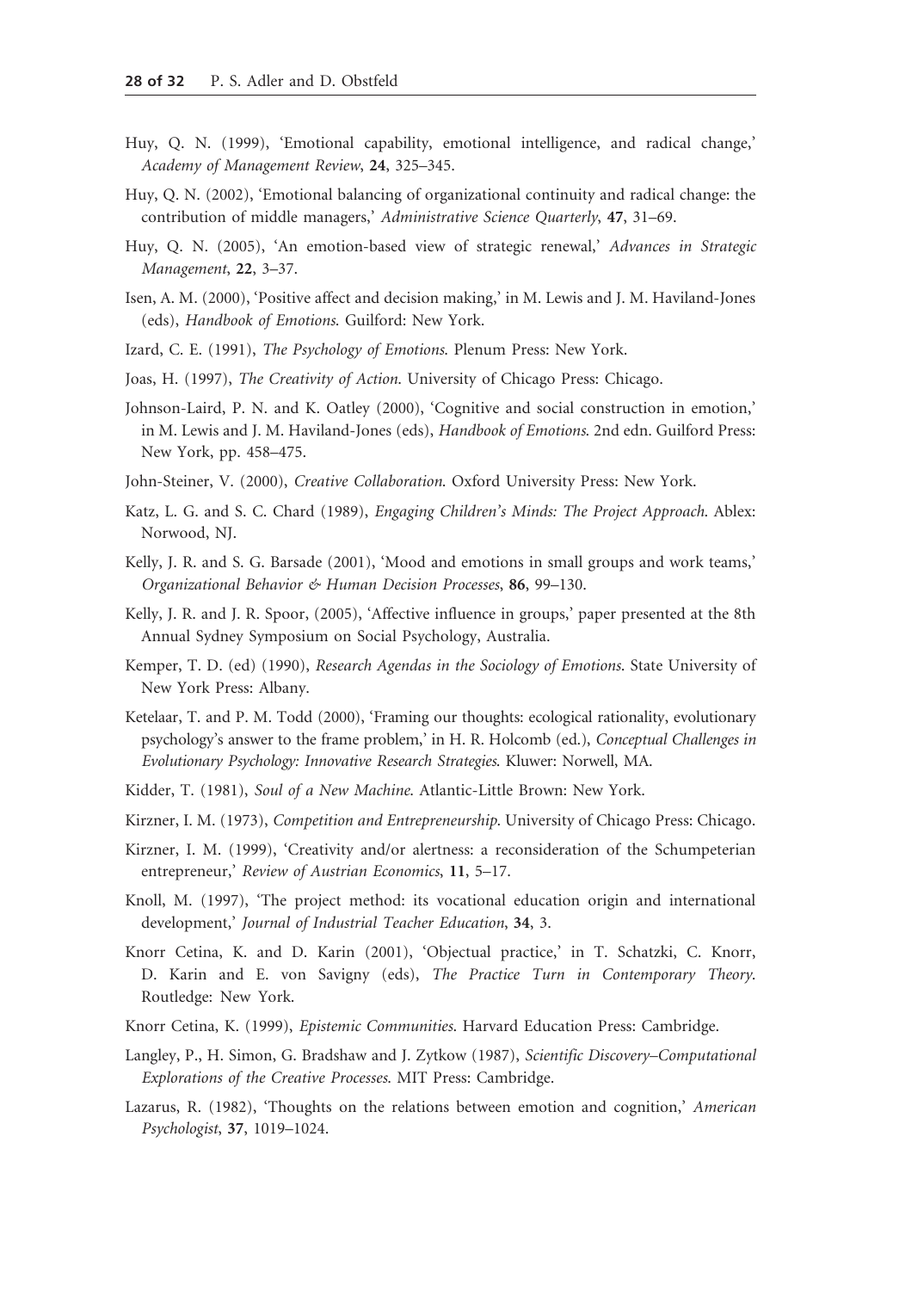- LeDoux, J. E. (1996), The Emotional Brain: The Mysterious Underpinnings of Emotional Life. Simon and Schuster: New York.
- Leont'ev, A. N. (1978), Activity, Consciousness, and Personality. Progress Publishers: Moscow.
- Levinthal, D. and C. Rerup (2006), 'Crossing an apparent chasm: bridging mindful and less-mindful perspectives on organizational learning,' Organization Science,, 17(4), 502–513.
- Lewin, K., T. Dembo, L. Festinger and P. S. Sears (1944), 'Level of aspiration,' in J. McVicker Hunt (ed.), Personality and the Behavior Disorders. Ronald Press: New York, pp. 333–378.
- Lewis, M. D. and R. M. Todd (2005), 'Getting emotional: a neural perspective on emotion, intention, and consciousness,' Journal of Consciousness Studies, 12, 210–235.
- Loewenstein, G. (2000), 'Emotions in economic theory and economic behavior,' American Economic Review, 90(2), 426–432.
- Loewenstein, G., E. Weber, C. Hsee and N. Welch (2001), 'Risk as feelings,' Psychological Bulletin, 127, 267–286.
- Maitlis, S. and H. Ozcelik (2004), 'Toxic decision processes: a study of emotion in organizational decision making,' Organization Science, 15(4), 375–393.
- March, J. G. (1978), 'Bounded rationality, ambiguity and the engineering of choice,' Bell Journal of Economics, 9, 578–608.
- March, J. G. (1979), 'The technology of foolishness,' in J. G. March and J.P Olsen (eds), Ambiguity and Choice in Organizations. 2nd edn. Ch. 5. Universitetsforlaget: Bergen.
- March, J. G. (1994), A Primer on Decision Making: How Decisions Happen. Free Press: New York.
- March, J. G. and H. A. Simon (1993), Organizations. Blackwell: Cambridge, MA. (Original published in 1958).
- March, J. G. and T. Weil (2005), On Leadership. Blackwell: Malden, MA.
- March, J. G. and J. P. Olsen (eds) (1976), Ambiguity and choice in organizations. Universitetsforlaget: Bergen.
- Marcus, G. (2002), The Sentimental Citizen: Emotion in Democratic Politics. Pennsylvania State University Press: University Park.
- Markell, P. (2000), 'Making affect safe for democracy? On "constitutional patriotism",' Political Theory, 28(1), 38–63.
- Meyer, D. K. and J. C. Turner (2002), 'Discovering emotion in classroom motivation research,' Educational Psychology, 37, 107–114.
- Miettinen, R. (2005), 'Object of activity and individual motivation,' Mind, Culture and Activity, 12, 53–68.
- Muramatsu, R. and Y. Hanoch (2004), 'Emotions as a mechanism for boundedly rational agents: the fast and frugal way,' Journal of Economic Psychology, 26, 201-221.
- Nussbaum, M. (2001), Upheavals of Thought: The Intelligence of Emotions. Cambridge University Press: Cambridge.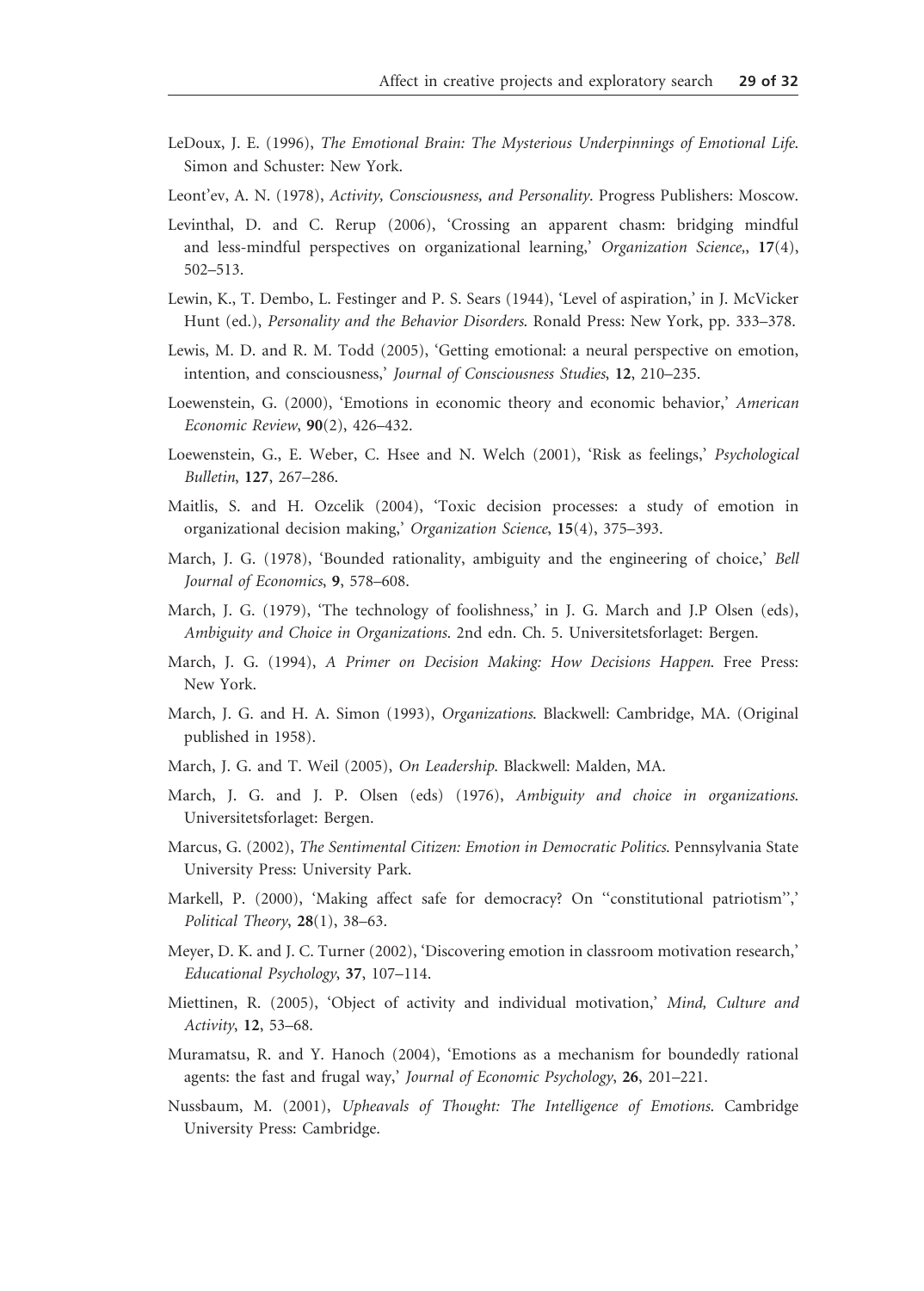- Oatley, K. and J. M. Jenkins (1992), 'Human emotions: function and dysfunction,' Annual Review of Psychology, 43, 55–85.
- Obstfeld, D. (2006a), 'Creative projects and combinatorial search: toward a less-routine theory of organizing,' Working paper, The Paul Merage School of Business, University of California, Irvine.
- Obstfeld, D. (2006b), 'Engineering knowledge: innovation and knowledge work as collective Action', Working paper, The Paul Merage School of Business, University of California, Irvine.
- Panksepp, J. (1998), Affective Neuroscience. Oxford University Press: New York.
- Porter, L. W., G. A. Bigley and R. M. Steers (eds) (2003), Motivation and Work Behavior. McGraw-Hill: Boston.
- Prawat, R. S. (1998), 'Current self-regulation views of learning and motivation viewed through a deweyan lens: the problems with dualism',' American Educational Research Journal, 35, 199–226.
- Quinn, R. W. and J. E. Dutton (2005), 'Coordination as energy-in-conversation,' Academy of Management Review, 30, 36–57.
- Ratner, C. (2000), 'A cultural-psychological analysis of emotions,' Culture and Psychology, 6, 5–39.
- Reus, T. H. and Y. Liu (2004), 'Rhyme and reason: emotional capability and the performance of knowledge-intensive work groups,' Human Performance, 17, 245–266.
- Rizzolatti, G. and L. Craighero (2004), 'The mirror-neuron system,' Annual Review of Neuroscience, 27, 169–192.
- Rudrauf, D., A. Lutz, D. Cosmelli, J.-P. Lachaux and M. Le Van Quyen (2003), 'From autopoiesis to neurophenomenology: Francisco Varela's exploration of the biophysics of being,' Biological Research, 36, 27–65.
- Runco, M. A. (1998), 'Tension, adaptability, and creativity,' in S. W. Russ (ed.), Affect, Creative Experience, and Psychological Adjustment. Brunner/Mazel: Philadelphia.
- Russ, S. W. (1993), Affect and Creativity: The Role of Affect and Play in the Creative Process. Lawrence Erlbaum: Hillsdale, NJ.
- Russ, S. W. (1999), 'An evolutionary model for creativity: does it fit?,' Psychological Inquiry, 10, 359–361.
- Russell, J. A. (1980), 'A circumplex model of affect,' Journal of Personality and Social Psychology, 39, 1161–1178.
- Russell, J. and L. Feldman Barrett (1999), 'Core affect, prototypical emotional episodes, and other things called emotion: dissecting the elephant,' Journal of Personality and Social Psychology, 76, 805–819.
- Schumpeter, J. A. (1934), The Theory of Economic Development. Harvard University Press: Cambridge, MA.
- Schumpeter, J. A. (1976), Capitalism, Socialism and Democracy. Harper: New York.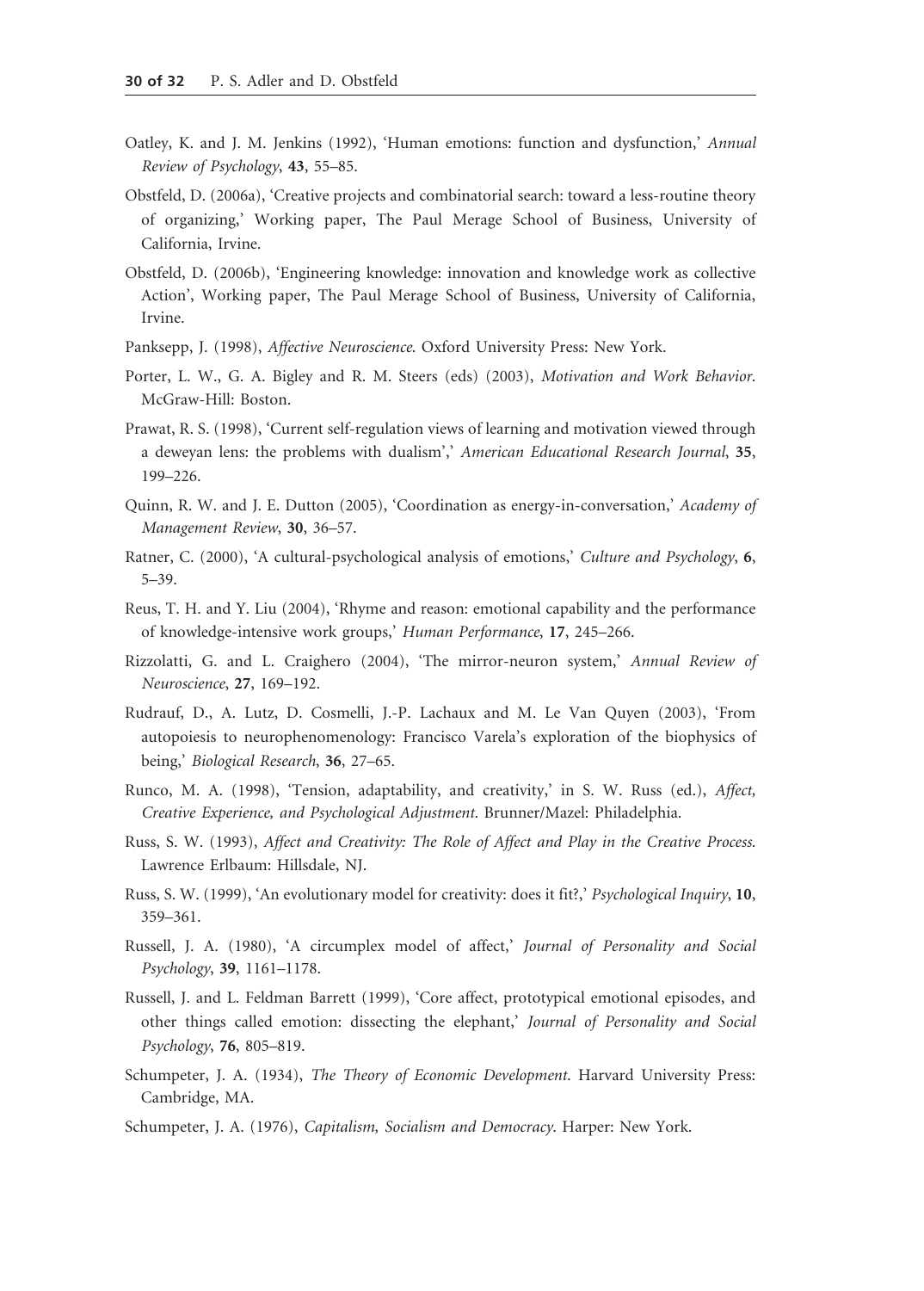- Schütz, A. (1962), 'Choosing among projects of action,' in M. Natanson (ed.), Alfred Schutz Collected Papers, Vol. 1, The Problem of Social Reality. Martinus Nijhoff: The Hague.
- Schütz, A. (1967), The Phenomenology of the Social World. Northwestern University Press: Evanston, IL.
- Schwartz, N. (1998), 'Warmer and more social: recent developments in cognitive social psychology,' Annual Review of Sociology, 24, 239–264.
- Seo, M., L. Feldman Barrett and J. M. Bartunek (2004), 'The role of affective experience in work motivation,' Academy of Management Review, 29, 423–439.
- Simon, H. A. (1976/1947), Administrative Behavior. The Free Press: New York.
- Simon, H. A. (1981/1969), The Sciences of the Artificial. MIT Press: Cambridge, MA.
- Simon, H. A. (1988), 'Creativity and Motivation: a response to Csikszentmihalyi,' New Ideas in Psychology, 6, 177–181.
- Simon, H. A. (1991), 'Organizations and markets,' Journal of Economic Perspectives, 5(2), 25–44.
- Simon, H. A. (1993a), 'Strategy and organizational evolution,' Strategic Management Journal, 14, 131–142.
- Simon, H. A. (1993b), 'Altruism and economics,' American Economic Review, 83, 156–161.
- Simon, H. A. (2002), 'We and they: the human urge to identify with groups,' Industrial and Corporate Change, 11(3), 607–610.
- Simon, H. A. (1967), 'Motivational and emotional controls of cognition,' Psychological Review, 74, 29–39.
- Simonton, D. K. (1999), 'Creativity as blind variation and selective retention: is the creative process Darwinian?,' Psychological Inquiry, 10, 309–328.
- Spencer, M. E. (1970), 'Weber on legitimate norms and authority,' British Journal of Sociology, 21(2), 123–134.
- Stene, E. O. (1940), 'An approach to a science of administration,' American Political Science Review, 34, 1124–1137.
- Stuckey, C. F. (ed) (1985), Monet: A Retrospective. Hugh Lauter Levine Associates: New York.
- Summers-Effler, E. (2002), 'The micro potential for social change: emotion, consciousness, and social movement formation,' Sociological Theory, 20, 41–60.
- Thaler, R. H. (2000), 'From homo economicus to homo sapiens,' Journal of Economics Perspectives, 14(1), 133–141.
- Thompson, E. (2001), 'Empathy and consciousness,' Journal of Consciousness Studies, 8, 1–32.
- Turner, J. H. and J. E. Stets (eds) (2005), The Sociology of Emotions. Cambridge University Press: New York.
- Vosburg, S. K. (1998a), 'The effects of positive and negative mood on divergent-thinking performance,' Creativity Research Journal, 11, 165–172.